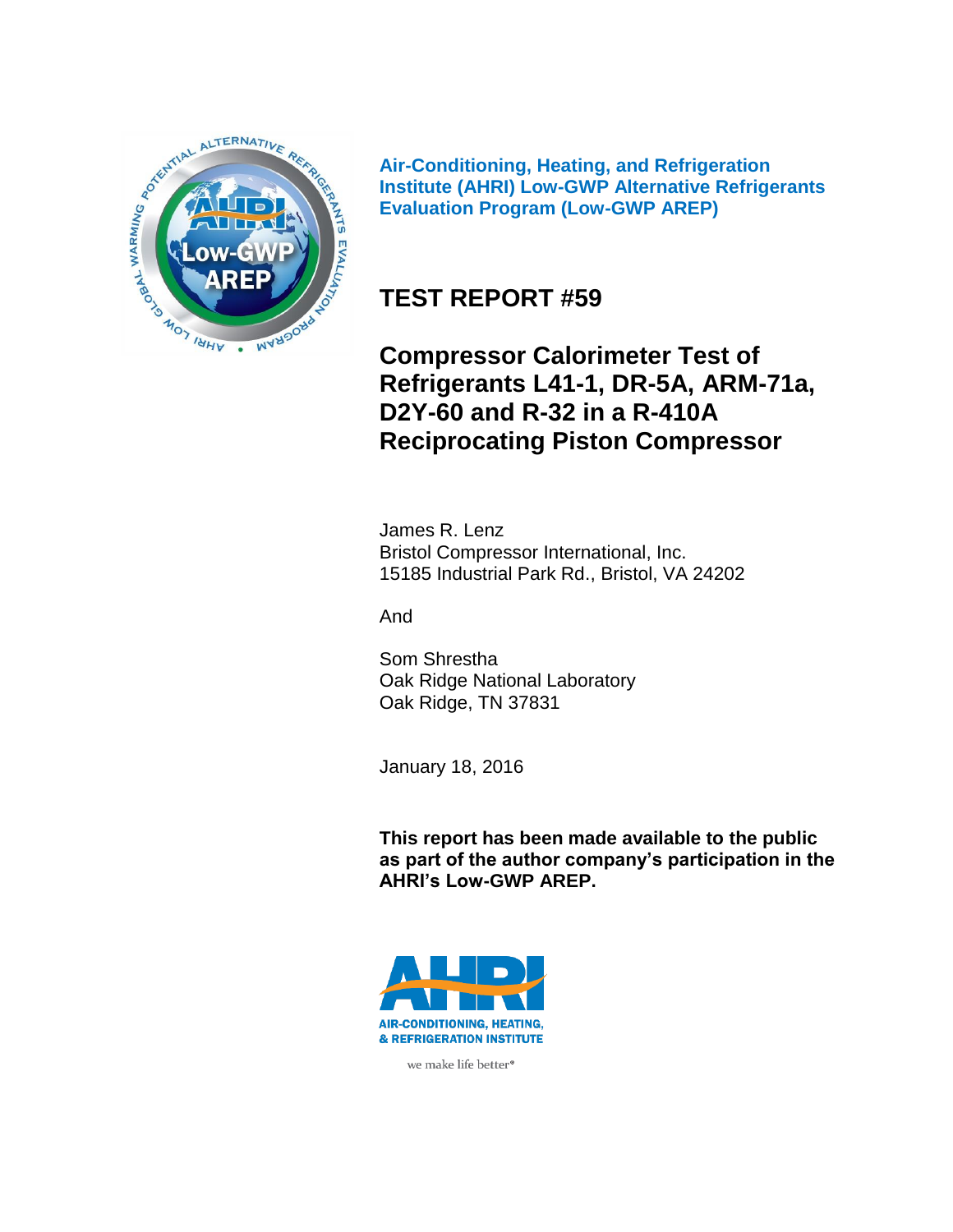|         | List of rested nerrigerarits composition (ivides 70) |
|---------|------------------------------------------------------|
| R-410A  | R-32/R-125 (50/50)                                   |
| $L41-1$ | R-32/R-1234ze/R-600 (68/29/3)                        |
| DR-5A   | R-32/R-1234yf (68.9/31.1)                            |
| ARM-71a | R-32/R-1234yf/R1234ze (68/26/6)                      |
| D2Y-60  | R-32/R-1234yf (40/60)                                |
| $R-32$  | R-32 (100)                                           |

List of Tested Refrigerants' Composition (Mass %)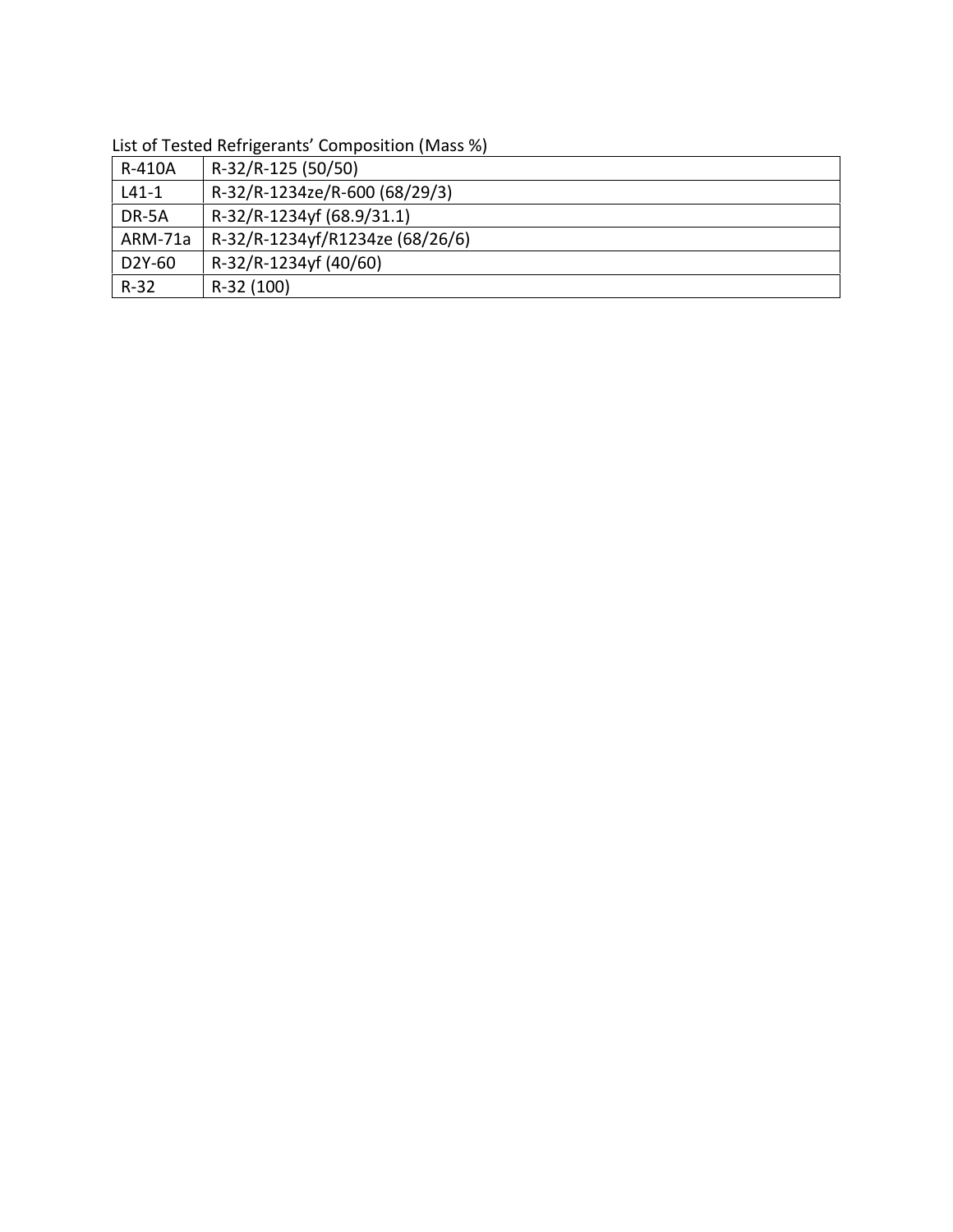#### 1. Introduction

As a contribution to Phase II of the AHRI Low-GWP Alternative Refrigerants Evaluation Program (AREP), this report presents the results of performance tests of five Low-GWP refrigerants L41-1, DR-5A, ARM-71a, D2Y-60 and R-32, and compares the results with R- 410A. Tests conditions spanned the air conditioning application envelope. Suction pressures ranged from a dew point of -10<sup>o</sup>F to 55<sup>o</sup>F. Discharge pressures ranged from a dew point of 80<sup>o</sup>F to 150<sup>o</sup>F. All tests were performed with 20<sup>o</sup>F superheat and 15<sup>o</sup>F subcooling.

It should be noted that the test compressor used is a production compressor specifically designed for R-410A. The new refrigerants may give slightly better performance with compressors optimized for them. Also, the lubricant was changed from a standard 32 cSt POE to a 64 cSt POE specifically formulated for R32 and refrigerant blends with high concentrations of R32. Therefore the change in performance may be due in part to the different lubricant.

- 2. Test Setup:
	- a. Description of Test Refrigerants

The composition of the baseline R-410A and five Low-GWP refrigerants tested are shown in Table 1. Glide is for a 45 °F evaporator. GWP values use a 100 year integration time horizon and data from IPPC AR4.

|         | Composition (Mass %)            | GWP  | Glide  | Manufacturer |
|---------|---------------------------------|------|--------|--------------|
| R-410A  | R-32/R-125 (50/50)              | 2088 | 0.2 °F | various      |
| $L41-1$ | R-32/R-1234ze/R-600 (68/29/3)   | 461  | 8.4 °F | Honeywell    |
| DR-5A   | R-32/R-1234yf (68.9/31.1)       | 466  | 2.9 °F | Chemours     |
| ARM-71a | R-32/R-1234yf/R1234ze (68/26/6) | 482  | 3.5 °F | Arkema       |
| D2Y-60  | R-32/R-1234yf (40/60)           | 272  | 8.6 °F | Daikin       |
| $R-32$  | R-32 (100)                      | 675  | n ºF   | various      |

#### **Table 1: All Refrigerants Tested**

b. Description of Lubricants

The lubricant used for the R-410A testing is 32BCE, an ISO 32 Polyolester oil (POE). This is the original lubricant shipped with the production compressor. The compressor was charged with 30 oz. of oil.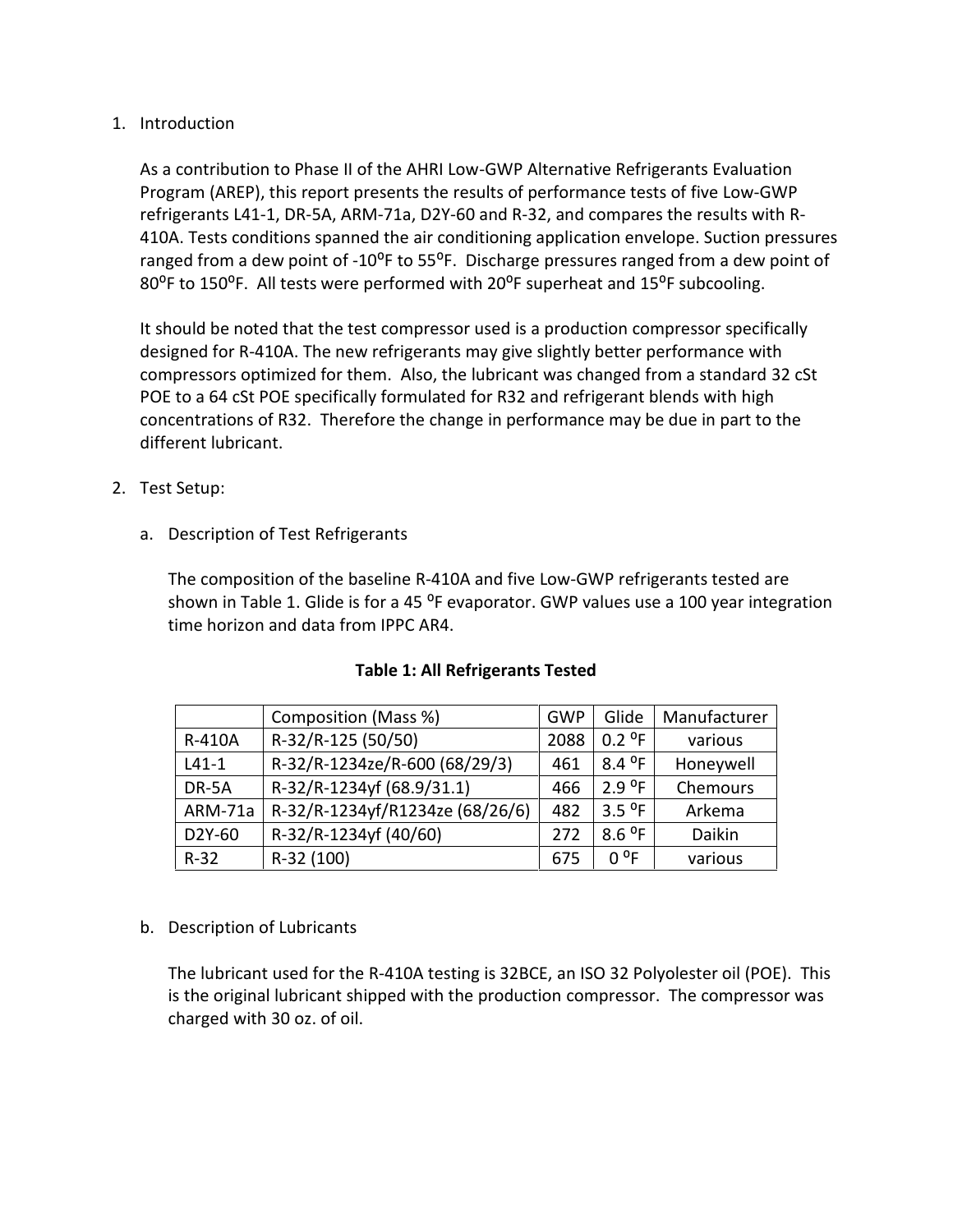The Low-GWP refrigerants were tested with HXL-8849, a special ISO 64 POE made by Chemtura for use with R32 and refrigerant blends with high R-32 concentrations. The compressor was charged with 30 oz. of this oil.

c. Description of Compressor

The compressor used for this test was a high-efficiency reciprocating piston compressor made by Bristol Compressors International, Inc. The compressor specification are presented in Table 2.

| Model No.    | H84B223ABC                               |
|--------------|------------------------------------------|
| Capacity     | 22,220 BTU/hr @ AHRI 45/130 Rating Point |
| Motor Input  | 2150 watts                               |
| <b>FFR</b>   | 10.3 BTU/W-hr                            |
| RLA          | 9.5 amps                                 |
| Displacement | $1.862 \text{ cu.in/rev}$                |
| Voltage      | 230/208-1-60hz                           |

#### **Table 2: Test Compressor Specification**

No modifications were made to the compressor other than to change oil from the standard POE after baseline testing with R-410A to the special POE used for the Low- GWP blends. The compressor was "run-in" for 72 hours on R-410A before testing.

d. Description of Calorimeter Test Facilities

The performance testing was done on the 36,000 BTU/hr calorimeter located at the Heat Exchanger Advanced Testing Facility at Oak Ridge National Laboratory. These tests were conducted from April through June of 2015.

The calorimeter test loop consists of a compressor, a condenser, a sub-cooler, three electronic expansion valves, and an evaporator. Suction pressure, suction temperature, liquid temperature, compressor chamber air temperature, and discharge pressure are controlled independently by controlling the electronic expansion valve, evaporator heater, secondary glycol temperature, heating or cooling the air within the compressor chamber, and temperature of the condenser, respectively.

The compressor chamber air temperature was maintained between 94<sup>o</sup>F and 96<sup>o</sup>F. The compressor was uninsulated and airflow over the compressor was provided by two small fans with a total airflow rate of 750 CFM.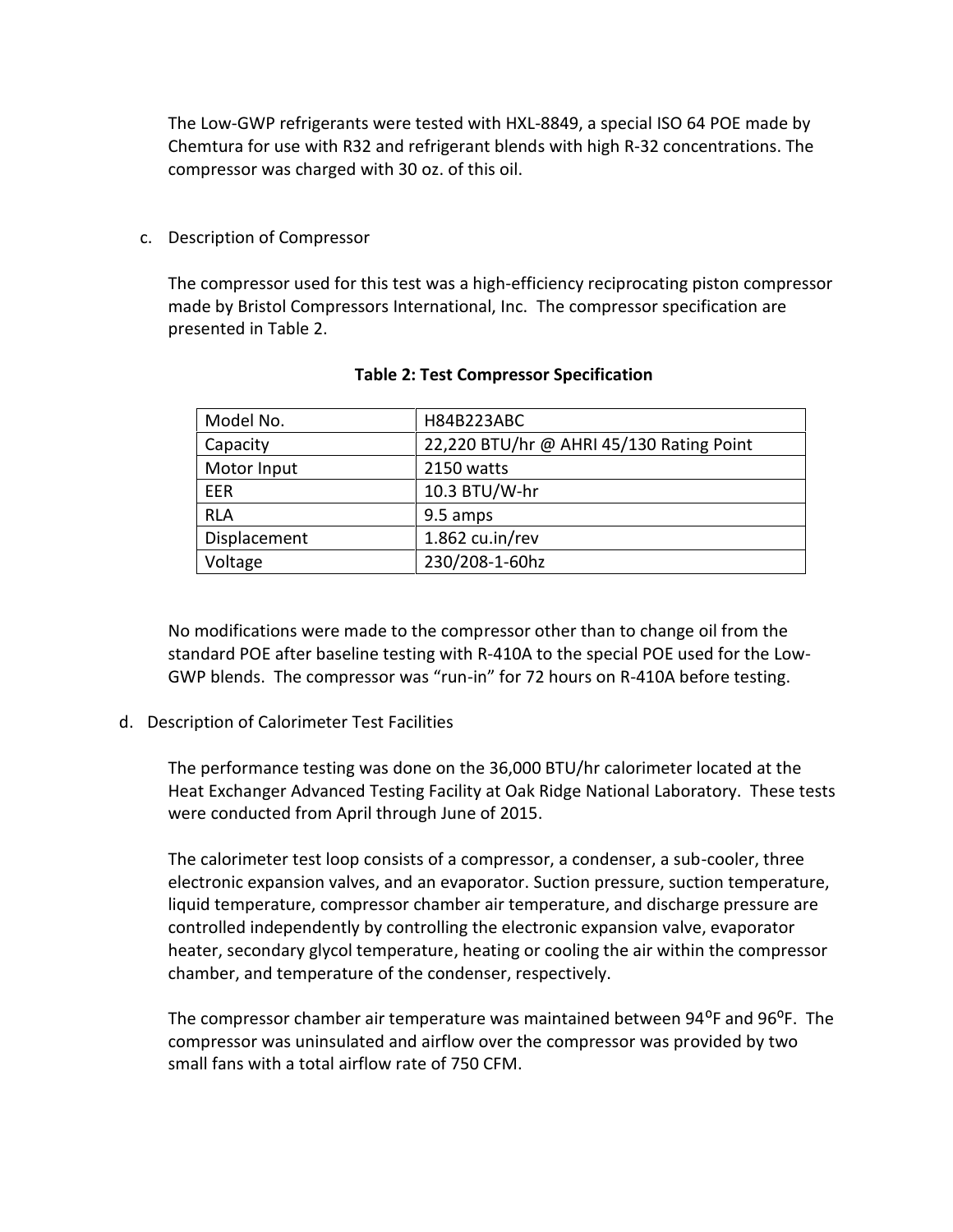Figure 1 shows the schematic of the test loop and location of various sensors. Table 3 lists the accuracy of the test instruments used in the calorimeter.



**Figure 1: Location of various sensors in the test loop.**

| Instrument                                            | <b>Measured Parameter</b>         | Measurement<br>Range | Accuracy       |
|-------------------------------------------------------|-----------------------------------|----------------------|----------------|
| RTDs (tolerance class A)                              | Temperature                       | -58 °F to 572 °F     | ±0.40 °F       |
| Micro Motion Elite CMF025 Coriolis<br>mass flow meter | Refrigerant mass flow<br>rate     | 25 lbm/min           | 0.10%          |
| Honeywell Pressure Transmitter<br>060-F444-02         | High side refrigerant<br>pressure | 750 psia             | 0.25% F.S.     |
| Omega Pressure Transmitter<br>PX409-250-AI            | Low side refrigerant<br>pressure  | 250 psia             | 0.08% B.S.L    |
| Yokogawa Power and Energy Meter<br>PR300              | Compressor power                  | 26000 watts          | $0.50\%$ F.S.  |
| Yokogawa Power and Energy Meter<br><b>PR300</b>       | Compressor capacity               | 7500 watts           | $0.50\%$ F. S. |

|  | Table 3: Accuracy of test instruments |
|--|---------------------------------------|
|--|---------------------------------------|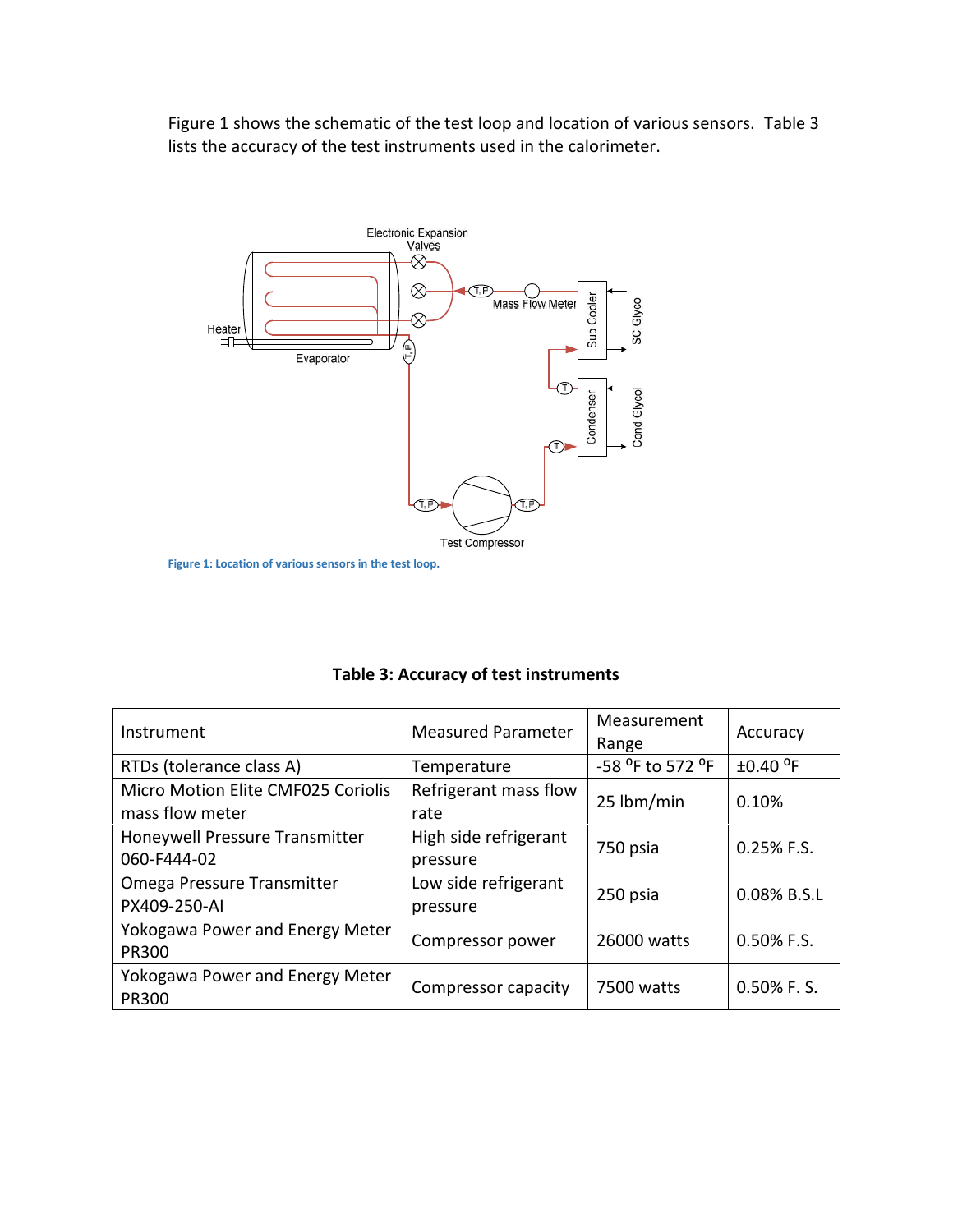3. Results

All compressor tests are performed at a refrigerant's dew point temperature for suction and discharge pressure conditions, per AHRI Standard 540 requirements. This does not have an impact on comparing compressor performance between two or more refrigerants that do not exhibit temperature glide. However, when refrigerants exhibit temperature glide, it is important to note that actual systems operate closer to the mid-point condition. When comparing compressor performance of one refrigerant with glide to another refrigerant without glide, or comparing two refrigerants with significantly different glides, comparison at pressures corresponding to the mid-point of the temperature glide rather than the dew point will yield results that are more representative of actual operation in a system. The typical temperature glides of the tested refrigerants are listed in Table 1.

Test results and the coefficients for the AHRI 10-Coefficient Polynomial Equation are presented in the Appendices. The polynomial equation is of the form:

$$
X = C_1 + C_2S + C_3D + C_4S^2 + C_5S D + C_6D^2 + C_7S^3 + C_8S^2 D + C_9SD^2 + C_{10}D^3
$$

Where:

| $C_N =$ | Equation coefficient |  |
|---------|----------------------|--|
|---------|----------------------|--|

- $S =$  Suction dew point temperature, <sup>o</sup>F
- $D =$  Discharge dew point temperature, <sup>o</sup>F

X can represent any of the following variables:

- Compressor Capacity, BTU/hr
- Power Input, W
- Current, A
- Mass flow rate, lbm/hr
- Isentropic efficiency, dimensionless
- Discharge Gas Temperature, <sup>o</sup>F

The following sections compare the performance of the Low-GWP blends with R-410A. In the following discussion, the 50  $^{\circ}$ F Evaporator / 110  $^{\circ}$ F Condenser condition (50/110) is chosen to represent a typical high efficiency air conditioning operating point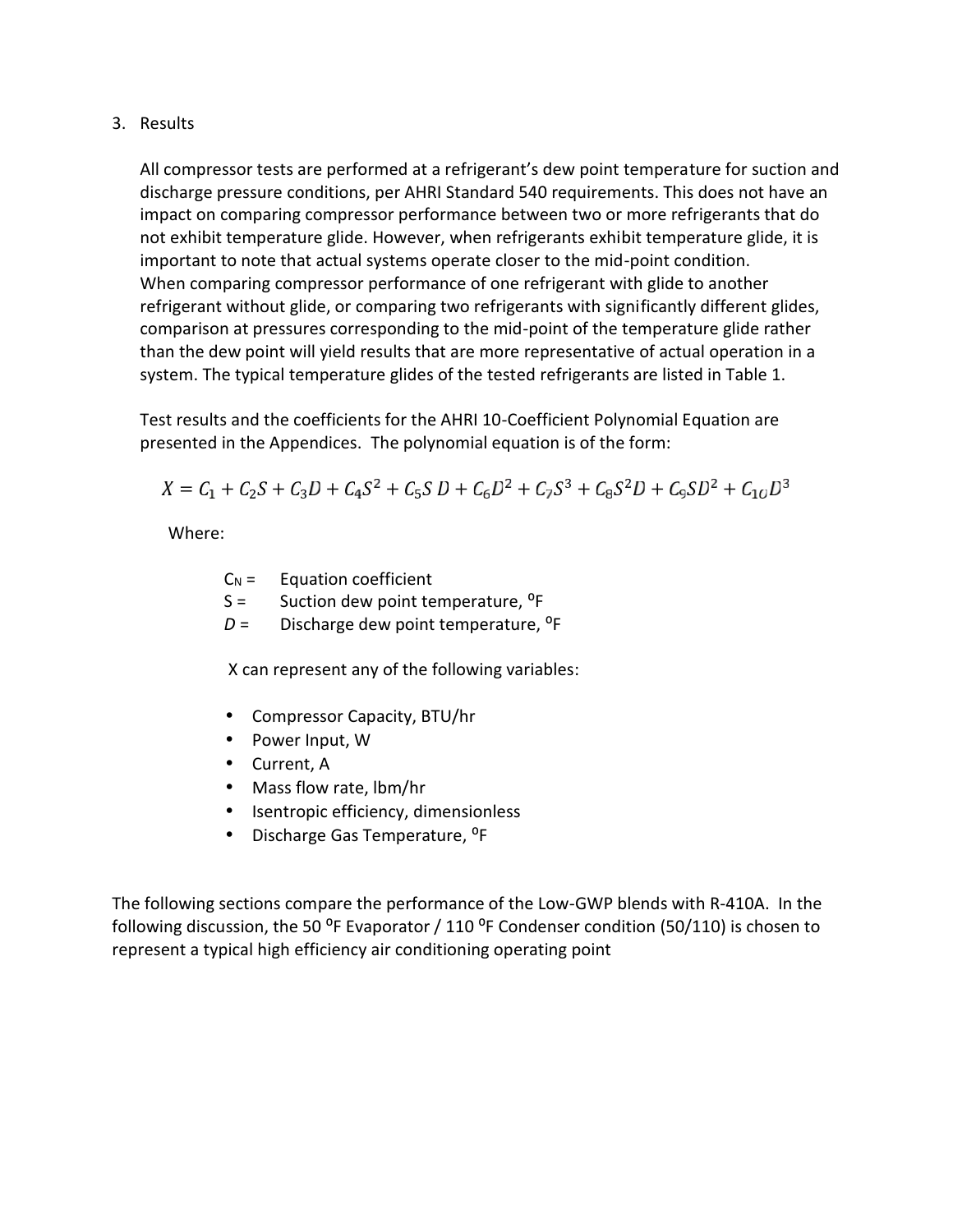#### a. Honeywell L41-1

Figure 2 shows compressor capacity ratios with L41-1 relative to R-410A. At 50/110, the capacity ratio of L41-1 over R-410A is 0.84.



**Figure 2: Compressor capacity ratios with L41-1 relative to R-410A**

Figure 3 shows compressor energy efficiency ratios (EER) with L41-1 relative to R-410A. At 50/110 the EER ratio of L41-1 over R-410A is 0.97.





Figure 4 shows compressor discharge gas temperatures with L41-1 relative to R-410A. At 50/110 the discharge gas with L41-1 is about 11 $^{\circ}$ F hotter than with R-410A.



**Figure 4: Compressor discharge gas temperatures with L41-1 relative to R-410A**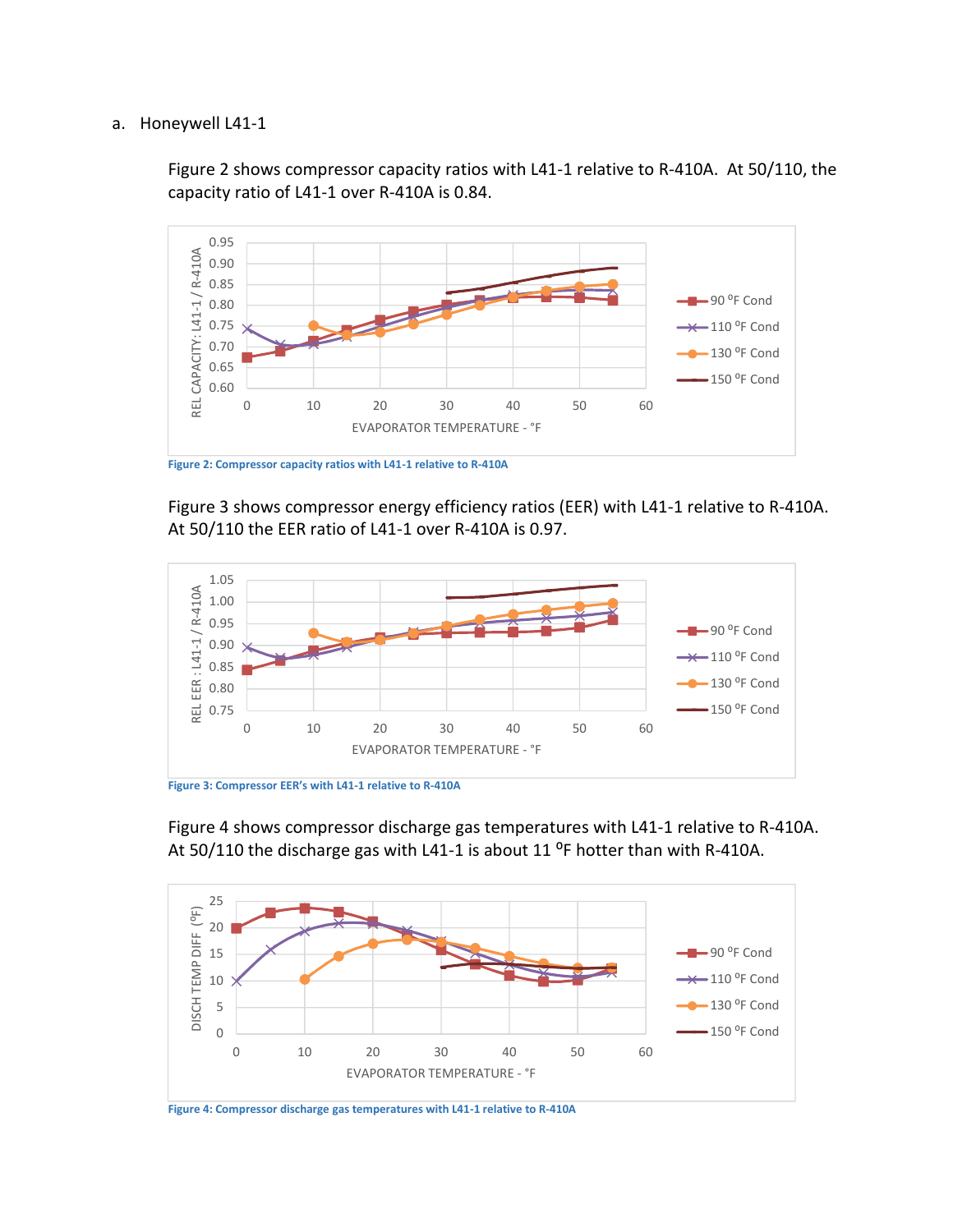#### b. Chemours DR-5A

Figure 5 shows compressor capacity ratios with DR-5A relative to R-410A. At 50/110 the capacity ratio of DR-5A over R-410A is 0.93.



**Figure 5: Compressor capacity ratios with DR-5A relative to R-410A**

Figure 6 shows compressor energy efficiency ratios (EER) with DR-5A relative to R-410A. At 50/110 the EER ratio of DR-5A over R-410A is 0.98.



**Figure 6: Compressor EER's with DR-5A relative to R-410A**

Figure 7 shows discharge gas temperatures with DR-5A relative to R-410A. At 50/110 the discharge gas with DR-5A is about 8  $^{\circ}$ F hotter than with R-410A.



**Figure 7: Compressor discharge gas temperatures with DR-5A relative to R-410A**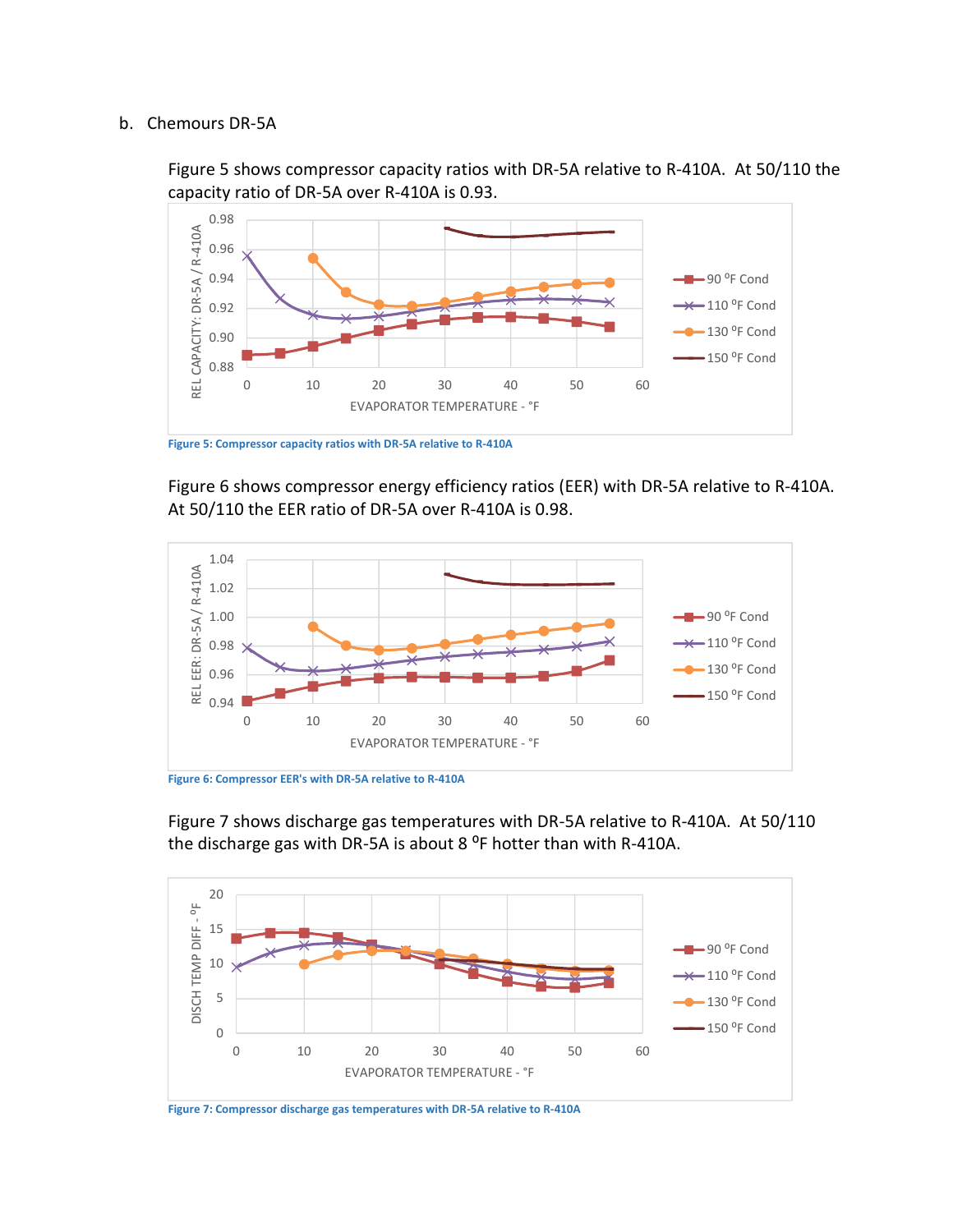#### c. Arkema ARM-71a

Figure 8 shows compressor capacity ratios with ARM-71a relative to R-410A. At 50/110 the capacity ratio of ARM-71a over R-410A is 0.91.



**Figure 8: Compressor capacity ratios with ARM-71a relative to R-410A**

Figure 9 shows compressor energy efficiency ratios (EER) with ARM-71a relative to R- 410A. At 50/110 the EER ratio of ARM-71a over R-410A is 0.99.



Figure 10 shows compressor discharge gas temperatures with ARM-71a relative to R- 410A. At 50/110 the discharge gas with ARM-71a is about 8  $\degree$ F hotter than with R-410A.



**Figure 10: Compressor discharge gas temperatures with ARM-71a relative to R-410A**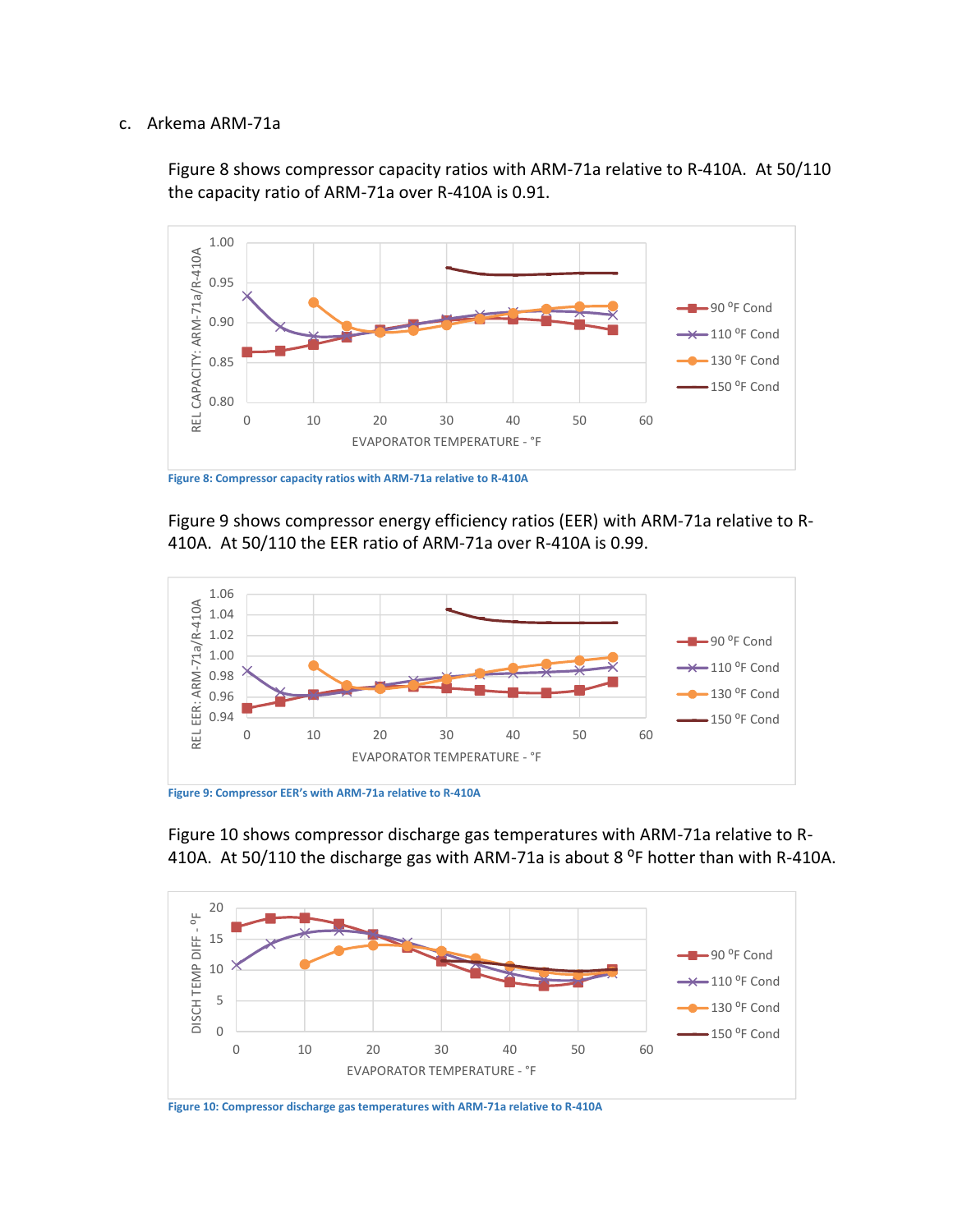#### d. Daikin D2Y-60

Figure 11 shows compressor capacity ratios with D2Y-60 relative to R-410A. At 50/110 the capacity ratio with D2Y-60 is about 0.76.



**Figure 11: Compressor capacity ratios with D2Y-60 relative to R-410A**

Figure 12 shows compressor energy efficiency ratios (EER) with D2Y-60 relative to R- 410A. At 50/110 the EER ratio with D2Y-60 is about 0.98.







**Figure 13: Compressor discharge gas temperatures with D2Y-60 relative to R-410A**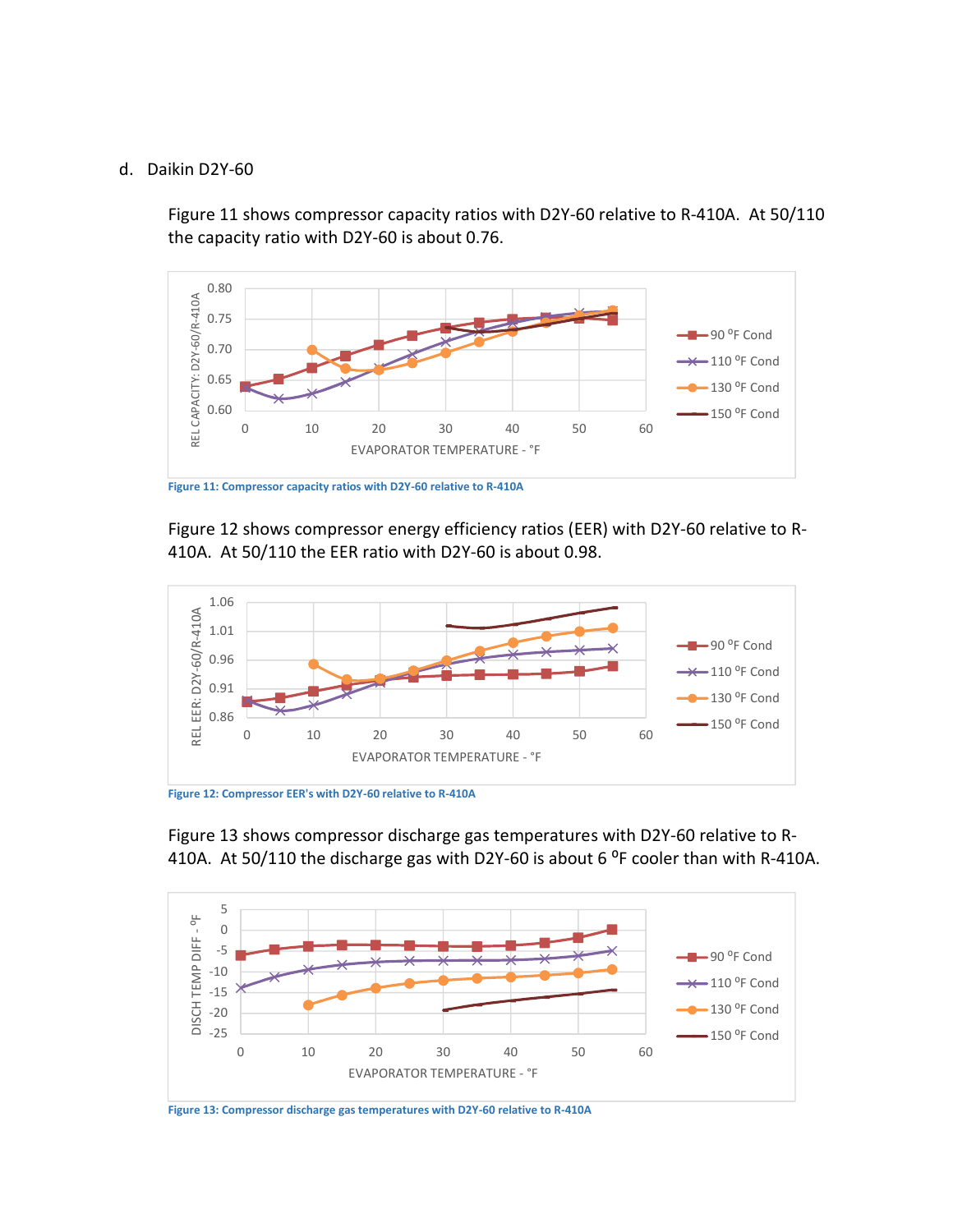e. R-32

Figure 14 shows compressor capacity ratios with R-32 relative to R-410A. At 50/110 the capacity ratio with R-32 is about 1.1.



**Figure 14: Compressor capacity ratios with R-32 relative to R-410A**

Figure 15 shows compressor energy efficiency ratios (EER) with R-32 relative to R-410A. At 50/110 the EER ratio with R-32 is about 0.96.



Figure 16 shows compressor discharge gas temperatures with R-32 relative to R-410A. At 50/110 the discharge gas with R-32 is about 27  $^{\circ}$ F hotter than with R-410A.



**Figure 16: Compressor discharge gas temperatures with R-32 relative to R-410A**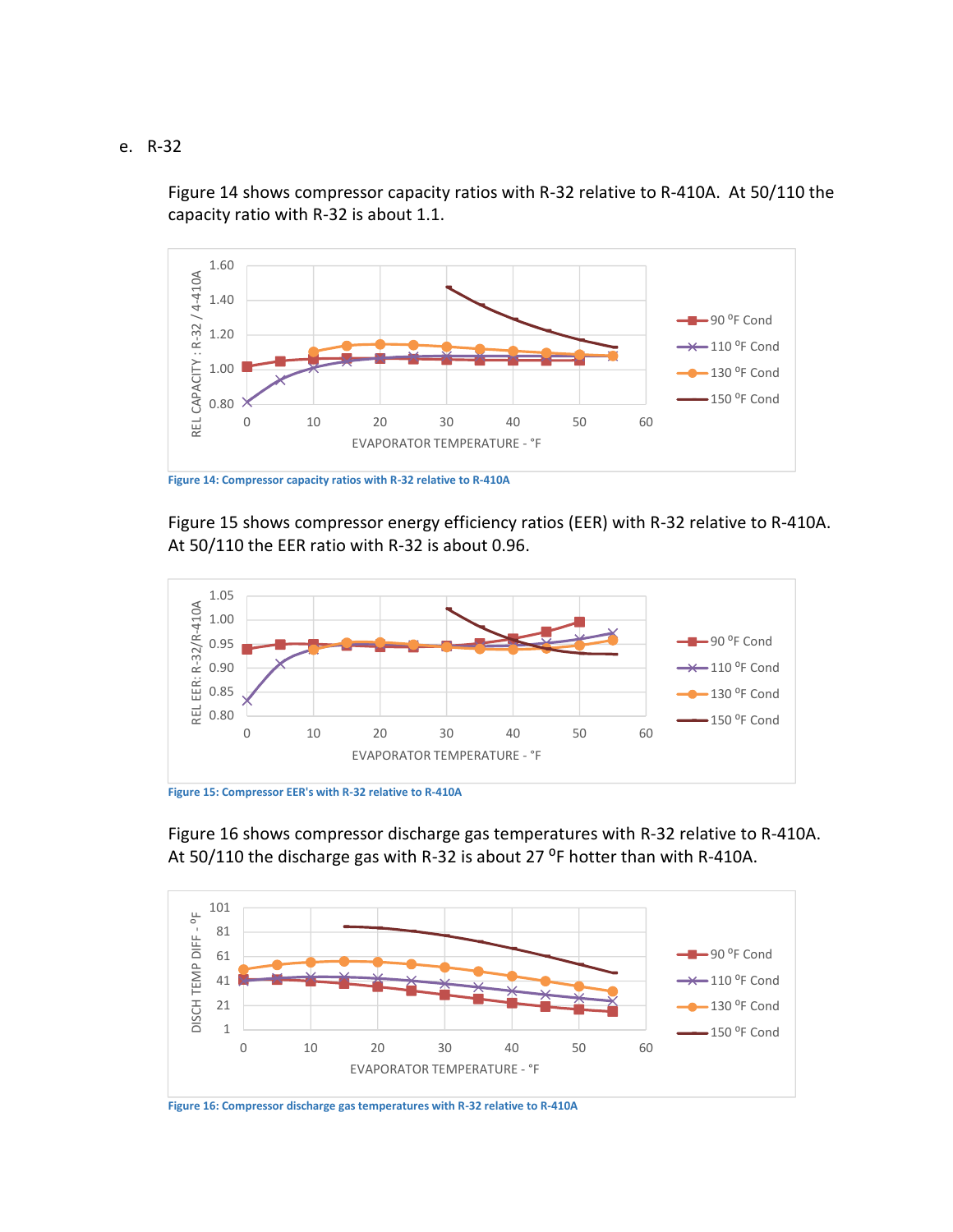#### 4. Conclusions

Calorimeter testing was done to establish ARI standard polynomial curve fits. The graphs in Section 3 above are taken from the resulting curves. Coefficients for the polynomial equations are presented in the appendix for each refrigerant. From the curve fit data we conclude that:

- All refrigerants tested slightly lower in EER than with R-410A, with a relative EER of 0.96 to 0.99 at 50/110 °F. R-32 tested lowest. ARM-71a tested highest.
- DR-5A gives the relative capacity that is closest to R-410A at 50/110 <sup>o</sup>F
- R-32 gives the highest relative capacity with value of 1.09 at  $50/110$  <sup>o</sup>F.
- Discharge temperature with R-32 were higher by 27  $^{\circ}$ F at 50/110  $^{\circ}$ F. Discharge temperatures with L41-1, DR-5A, and ARM-71a are 5 to 10F higher than with R410A at 50/110 °F. Discharge temperatures were 6 °F lower with D2Y-60.

Note that the polynomial curves evaluated at  $50/110$  <sup>o</sup>F differ slightly from the experimental data at this point. The above conclusions are based on the curves, not the experimental data.

It should also be noted that an ISO 64 viscosity oil was used with R-32 and the Low-GWP blends, while an ISO 32 oil was used with R-410A. This is because R-32 dilutes POE oil more than R-410A, reducing the working viscosity of the oil-refrigerant mixture. The higher viscosity oil chosen for the Low-GWP refrigerants was an attempt to ensure, across the various operating conditions, that the working viscosity was not reduced. If a lower viscosity oil were to be used, the viscous friction losses would be expected to be reduced and EER might improve somewhat. However extensive testing would be required to ensure that bearing wear is not adversely effected.

#### Acknowledgements

The authors would like to thank Ed Hessell of Chemtura Corporation for his technical support in lubrication and selecting the lubricant used for the R32 blends tested in this work.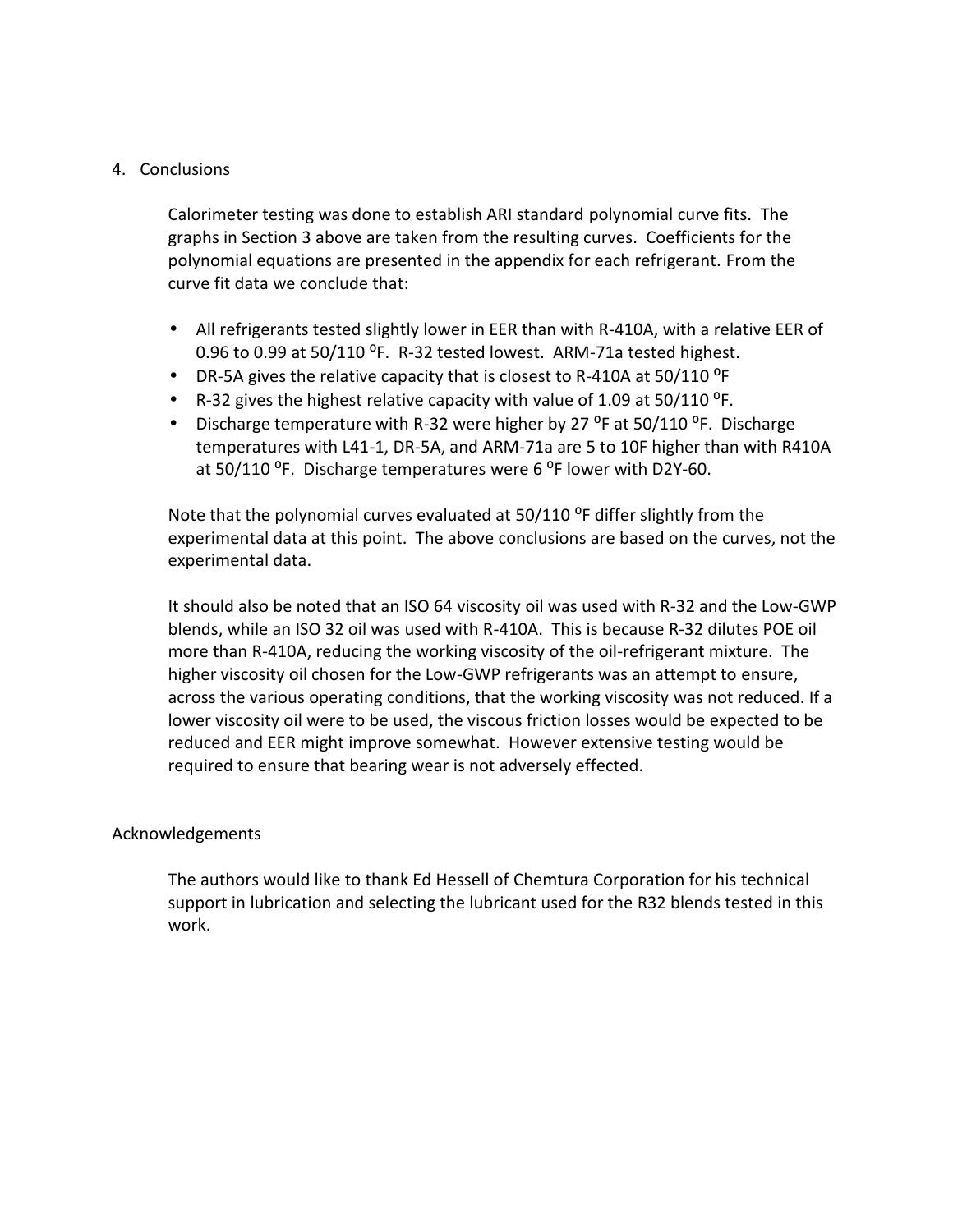## APPENDIX A H84B223ABC at 60 Hz with R-410A

|                |           | Return  |          |         |            |               |         | Mass     |
|----------------|-----------|---------|----------|---------|------------|---------------|---------|----------|
| Evaporator     | Condenser | Gas     | Cooling  | Input   | Cooling    | Discharge     | Input   | Flow     |
| Dew Point      | Dew Point | Temp    | Capacity | Power   | EER        | Temp          | Current | Rate     |
| $(^oF)$        | $(^oF)$   | $(^oF)$ | (BTU/hr) | (watts) | (BTU/W-hr) | $(^{\circ}F)$ | (amps)  | (lbm/hr) |
| $\overline{0}$ | 80        | 20.0    | 10525.2  | 1118.3  | 9.4        | 179.3         | 4.88    | 124.0    |
| 30             | 80        | 50.0    | 27077.6  | 1376.7  | 19.7       | 139.1         | 6.01    | 308.0    |
| 45             | 80        | 65.0    | 38647.7  | 1313.0  | 29.4       | 126.1         | 5.73    | 433.1    |
| $-10$          | 90        | 10.0    | 5371.9   | 918.4   | 5.8        | 211.0         | 4.03    | 67.4     |
| 10             | 100       | 30.0    | 11273.7  | 1331.1  | 8.5        | 194.2         | 5.80    | 144.7    |
| 45             | 100       | 65.0    | 31620.0  | 1706.2  | 18.5       | 154.9         | 7.45    | 389.4    |
| 50             | 100       | 70.0    | 35356.1  | 1705.2  | 20.7       | 150.9         | 7.44    | 432.9    |
| $\mathbf 0$    | 110       | 20.0    | 5993.7   | 1094.3  | 5.5        | 223.3         | 4.78    | 82.3     |
| 30             | 110       | 50.0    | 19245.2  | 1737.4  | 11.1       | 183.8         | 7.58    | 253.8    |
| 50             | 115       | 70.0    | 30199.0  | 1990.1  | 15.2       | 173.3         | 8.69    | 400.3    |
| 10             | 130       | 30.0    | 6786.6   | 1349.2  | 5.0        | 238.0         | 5.89    | 104.3    |
| 45             | 130       | 65.0    | 21922.5  | 2151.8  | 10.2       | 200.4         | 9.41    | 320.2    |
| 55             | 130       | 75.0    | 28275.3  | 2291.1  | 12.3       | 192.2         | 10.03   | 408.3    |
| 30             | 150       | 50.0    | 9405.1   | 1837.9  | 5.1        | 247.6         | 8.03    | 162.7    |
| 55             | 150       | 75.0    | 20766.7  | 2551.7  | 8.1        | 223.8         | 11.19   | 346.8    |

#### R-410A Calorimeter Data

# R-410A Polynomial Coefficients

|                 | Capacity       | Power            | Line Current   | Mass Flow        | Efficiency       | Discharge T      |
|-----------------|----------------|------------------|----------------|------------------|------------------|------------------|
| C <sub>1</sub>  | 3.98262E+04    | 1.59705E+03      | 7.27427E+00    | 4.53207E+02      | 9.86492E+01      | 4.28249E+01      |
| C2              | 6.73112E+02    | $-1.04420E + 01$ | -4.29370E-02   | 5.29081E+00      | $-3.85037E-01$   | $-1.64740E + 00$ |
| C3              | $-6.13930E+02$ | $-1.98426E + 01$ | -9.51098E-02   | -7.58900E+00     | $-1.09876E + 00$ | 1.99877E+00      |
| C4              | 5.56190E+00    | -4.33685E-01     | $-1.89414E-03$ | 3.69081E-02      | $-6.11332E-03$   | 1.92469E-02      |
| C <sub>5</sub>  | $-2.82264E+00$ | 3.62324E-01      | 1.52440E-03    | 5.32846E-03      | 1.11781E-02      | $-4.23851E-03$   |
| C6              | 3.89156E+00    | 2.59366E-01      | 1.20854E-03    | 5.68501E-02      | 1.10514E-02      | -4.57047E-03     |
| C7              | 7.98980E-03    | $-1.13274E-03$   | -5.46298E-06   | 7.36835E-05      | 1.43876E-04      | 2.53057E-05      |
| C8              | -1.84008E-02   | 2.70266E-03      | 1.23588E-05    | 5.22869E-05      | $-1.14911E-04$   | -1.26519E-04     |
| C9              | -3.64562E-03   | -3.31445E-04     | -1.29636E-06   | $-1.35845E - 04$ | 5.23849E-06      | 5.27383E-05      |
| C <sub>10</sub> | -9.95855E-03   | $-1.07994E - 03$ | -4.92867E-06   | $-1.66813E-04$   | $-4.42210E-05$   | 1.17218E-05      |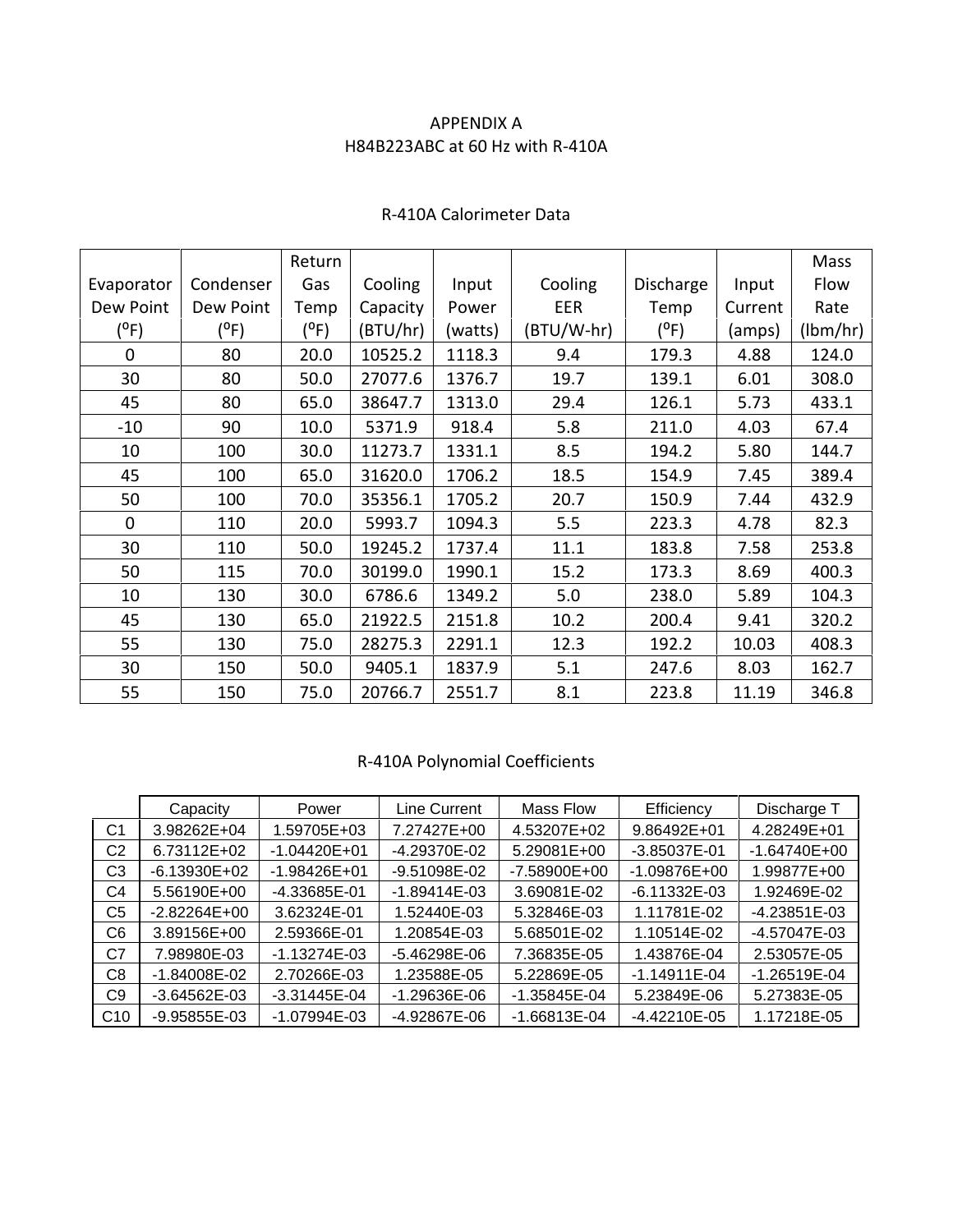# R-410A Performance Table

ľ

|                   |       |       |       |       |       | Evaporator Dew Point - <sup>o</sup> F |       |       |       |       |         |       |
|-------------------|-------|-------|-------|-------|-------|---------------------------------------|-------|-------|-------|-------|---------|-------|
|                   |       | 5     | 10    | 15    | 20    | 25                                    | 30    | 35    | 40    | 45    | 50      | 55    |
| Capacity [Btu/hr] | 10519 | 12742 | 15176 | 17826 | 20698 | 23799                                 | 27135 | 30711 | 34533 | 38608 | 42941   | 47538 |
| Power [W]         | 1117  | 1193  | 1258  | 1310  | 1349  | 1374                                  | 1383  | 1376  | 1353  | 1312  | 1253    | 1174  |
| Current [A]       | 4.9   | 5.2   | 5.5   | 5.7   | 5.9   | 6.0                                   | 6.0   | 6.0   | 5.9   | 5.7   | $5.5\,$ | 5.11  |
| Mass Flow [lb/hr] | 124.5 | 149.8 | 177.2 | 206.7 | 238.5 | 272.5                                 | 308.9 | 347.7 | 388.9 | 432.6 | 478.8   | 527.7 |
| EER IBtu/W-hrl    | 9.42  | 10.68 | 12.06 | 13.60 | 15.34 | 17.33                                 | 19.62 | 22.31 | 25.52 | 29.43 | 34.28   | 40.51 |

|                       |    | Power [W]             | 1117  | 1193  | 1258  | 1310  | 1349  | 1374  | 1383  | 1376  | 1353  | 1312  | 1253  | 1174  |
|-----------------------|----|-----------------------|-------|-------|-------|-------|-------|-------|-------|-------|-------|-------|-------|-------|
|                       |    | Current [A]           | 4.9   | 5.2   | 5.5   | 5.7   | 5.9   | 6.0   | 6.0   | 6.0   | 5.9   | 5.7   | 5.5   | 5.1   |
|                       | 80 | Mass Flow [lb/hr]     | 124.5 | 149.8 | 177.2 | 206.7 | 238.5 | 272.5 | 308.9 | 347.7 | 388.9 | 432.6 | 478.8 | 527.7 |
|                       |    | EER [Btu/W-hr]        | 9.42  | 10.68 | 12.06 | 13.60 | 15.34 | 17.33 | 19.62 | 22.31 | 25.52 | 29.43 | 34.28 | 40.51 |
|                       |    | Efficiency [%]        | 58.8  | 61.2  | 62.9  | 64.0  | 64.7  | 65.1  | 65.2  | 65.3  | 65.3  | 65.4  | 65.7  | 66.3  |
|                       |    | Discharge Temp [°F]   | 179.5 | 171.5 | 163.9 | 156.9 | 150.4 | 144.4 | 138.9 | 134.0 | 129.7 | 126.1 | 123.0 | 120.6 |
|                       |    | Capacity [Btu/hr]     | 8834  | 10881 | 13128 | 15583 | 18252 | 21139 | 24252 | 27596 | 31177 | 35001 | 39075 | 43404 |
|                       |    | Power [W]             | 1125  | 1217  | 1299  | 1370  | 1429  | 1475  | 1507  | 1525  | 1527  | 1513  | 1481  | 1432  |
|                       |    | Current [A]           | 4.9   | 5.3   | 5.7   | 6.0   | 6.2   | 6.4   | 6.6   | 6.7   | 6.7   | 6.6   | 6.5   | 6.2   |
|                       | 90 | Mass Flow [lb/hr]     | 109.1 | 133.5 | 160.0 | 188.7 | 219.7 | 253.0 | 288.6 | 326.7 | 367.2 | 410.2 | 455.8 | 504.1 |
|                       |    | EER [Btu/W-hr]        | 7.85  | 8.94  | 10.10 | 11.37 | 12.77 | 14.33 | 16.09 | 18.10 | 20.42 | 23.14 | 26.38 | 30.31 |
|                       |    | Efficiency [%]        | 57.0  | 60.0  | 62.2  | 63.8  | 64.9  | 65.6  | 66.0  | 66.3  | 66.5  | 66.7  | 67.1  | 67.7  |
|                       |    | Discharge Temp [°F]   | 194.2 | 186.4 | 179.0 | 172.1 | 165.6 | 159.5 | 153.9 | 148.9 | 144.4 | 140.4 | 137.0 | 134.1 |
|                       |    | Capacity [Btu/hr]     | 7390  | 9256  | 11314 | 13571 | 16031 | 18701 | 21587 | 24696 | 28032 | 31603 | 35413 | 39470 |
|                       |    | Power [W]             | 1127  | 1235  | 1334  | 1423  | 1502  | 1569  | 1623  | 1664  | 1692  | 1704  | 1700  | 1680  |
|                       |    | Current [A]           | 4.9   | 5.4   | 5.8   | 6.2   | 6.5   | 6.8   | 7.1   | 7.3   | 7.4   | 7.4   | 7.4   | 7.3   |
|                       |    | 100 Mass Flow [lb/hr] | 96.0  | 119.4 | 144.9 | 172.7 | 202.7 | 235.1 | 269.9 | 307.1 | 346.7 | 389.0 | 433.8 | 481.3 |
|                       |    | EER [Btu/W-hr]        | 6.56  | 7.50  | 8.48  | 9.54  | 10.68 | 11.92 | 13.30 | 14.84 | 16.57 | 18.55 | 20.83 | 23.50 |
|                       |    | Efficiency [%]        | 55.1  | 58.6  | 61.3  | 63.4  | 64.9  | 65.9  | 66.7  | 67.1  | 67.5  | 67.9  | 68.3  | 68.9  |
|                       |    | Discharge Temp [°F]   | 208.7 | 201.2 | 194.0 | 187.1 | 180.7 | 174.6 | 169.0 | 163.8 | 159.1 | 154.9 | 151.2 | 148.0 |
|                       |    | Capacity [Btu/hr]     | 6127  | 7809  | 9674  | 11728 | 13976 | 16426 | 19082 | 21951 | 25039 | 28352 | 31896 | 35676 |
|                       |    | Power [W]             | 1115  | 1239  | 1355  | 1462  | 1560  | 1647  | 1724  | 1789  | 1841  | 1879  | 1903  | 1911  |
| 능                     |    | Current [A]           | 4.9   | 5.4   | 5.9   | 6.4   | 6.8   | 7.2   | 7.5   | 7.8   | 8.0   | 8.2   | 8.3   | 8.3   |
|                       |    | 110 Mass Flow [lb/hr] | 84.3  | 106.5 | 130.9 | 157.6 | 186.6 | 217.9 | 251.7 | 287.9 | 326.6 | 367.9 | 411.8 | 458.4 |
|                       |    | EER [Btu/W-hr]        | 5.49  | 6.30  | 7.14  | 8.02  | 8.96  | 9.97  | 11.07 | 12.27 | 13.60 | 15.09 | 16.76 | 18.66 |
|                       |    | Efficiency [%]        | 52.6  | 56.7  | 60.0  | 62.5  | 64.5  | 65.9  | 66.9  | 67.6  | 68.2  | 68.6  | 69.1  | 69.8  |
|                       |    | Discharge Temp [°F]   | 223.0 | 215.7 | 208.8 | 202.1 | 195.8 | 189.8 | 184.2 | 179.0 | 174.1 | 169.7 | 165.7 | 162.2 |
| Condenser Dew Point - |    | Capacity [Btu/hr]     |       | 6479  | 8147  | 9995  | 12028 | 14253 | 16676 | 19302 | 22138 | 25190 | 28463 | 31964 |
|                       |    | Power [W]             |       | 1223  | 1355  | 1480  | 1597  | 1705  | 1804  | 1891  | 1968  | 2032  | 2083  | 2120  |
|                       |    | Current [A]           |       | 5.3   | 5.9   | 6.5   | 7.0   | 7.4   | 7.9   | 8.3   | 8.6   | 8.9   | 9.1   | 9.3   |
|                       |    | 120 Mass Flow [lb/hr] |       | 93.9  | 117.0 | 142.5 | 170.3 | 200.4 | 233.0 | 268.1 | 305.7 | 345.9 | 388.8 | 434.4 |
|                       |    | EER [Btu/W-hr]        |       | 5.30  | 6.01  | 6.75  | 7.53  | 8.36  | 9.25  | 10.21 | 11.25 | 12.40 | 13.67 | 15.08 |
|                       |    | Efficiency [%]        |       | 54.2  | 58.0  | 61.0  | 63.3  | 65.1  | 66.4  | 67.4  | 68.2  | 68.8  | 69.3  | 70.0  |
|                       |    | Discharge Temp [°F]   |       | 230.2 | 223.6 | 217.2 | 211.0 | 205.1 | 199.6 | 194.3 | 189.4 | 184.8 | 180.6 | 176.8 |
|                       |    | Capacity [Btu/hr]     |       |       | 6674  | 8312  | 10127 | 12124 | 14309 | 16689 | 19269 | 22056 | 25055 | 28272 |
|                       |    | Power [W]             |       |       | 1329  | 1472  | 1607  | 1735  | 1855  | 1966  | 2066  | 2156  | 2234  | 2299  |
|                       |    | Current [A]           |       |       | 5.8   | 6.4   | 7.0   | 7.6   | 8.1   | 8.6   | 9.0   | 9.4   | 9.8   | 10.1  |
|                       |    | 130 Mass Flow [lb/hr] |       |       | 102.2 | 126.3 | 152.7 | 181.6 | 212.9 | 246.7 | 283.1 | 322.1 | 363.8 | 408.2 |
|                       |    | EER [Btu/W-hr]        |       |       | 5.02  | 5.65  | 6.30  | 6.99  | 7.71  | 8.49  | 9.33  | 10.23 | 11.22 | 12.30 |
|                       |    | Efficiency [%]        |       |       | 55.0  | 58.5  | 61.3  | 63.4  | 65.1  | 66.3  | 67.2  | 68.0  | 68.6  | 69.3  |
|                       |    | Discharge Temp [°F]   |       |       | 238.4 | 232.3 | 226.4 | 220.6 | 215.2 | 209.9 | 205.0 | 200.3 | 196.0 | 192.0 |
|                       |    | Capacity [Btu/hr]     |       |       |       |       | 8212  | 9978  | 11922 | 14052 | 16373 | 18891 | 21612 | 24543 |
|                       |    | Power [W]             |       |       |       |       | 1584  | 1732  | 1873  | 2006  | 2130  | 2244  | 2349  | 2442  |
|                       |    | Current [A]           |       |       |       |       | 6.9   | 7.6   | 8.2   | 8.8   | 9.3   | 9.8   | 10.3  | 10.7  |
|                       |    | 140 Mass Flow [lb/hr] |       |       |       |       | 133.0 | 160.4 | 190.3 | 222.7 | 257.7 | 295.4 | 335.8 | 378.9 |
|                       |    | EER [Btu/W-hr]        |       |       |       |       | 5.19  | 5.76  | 6.37  | 7.01  | 7.69  | 8.42  | 9.20  | 10.05 |
|                       |    | Efficiency [%]        |       |       |       |       | 58.0  | 60.5  | 62.5  | 64.0  | 65.1  | 66.0  | 66.7  | 67.4  |
|                       |    | Discharge Temp [°F]   |       |       |       |       | 241.9 | 236.4 | 231.1 | 226.0 | 221.0 | 216.3 | 211.9 | 207.7 |
|                       |    | Capacity [Btu/hr]     |       |       |       |       |       |       | 9455  | 11331 | 13389 | 15634 | 18074 | 20714 |
|                       |    | Power [W]             |       |       |       |       |       |       | 1849  | 2004  | 2152  | 2291  | 2422  | 2542  |
|                       |    | Current [A]           |       |       |       |       |       |       | 8.1   | 8.8   | 9.4   | 10.0  | 10.6  | 11.1  |
|                       |    | 150 Mass Flow [lb/hr] |       |       |       |       |       |       | 164.3 | 195.1 | 228.7 | 264.8 | 303.8 | 345.5 |
|                       |    | EER [Btu/W-hr]        |       |       |       |       |       |       | 5.11  | 5.65  | 6.22  | 6.82  | 7.46  | 8.15  |
|                       |    | Efficiency [%]        |       |       |       |       |       |       | 58.4  | 60.1  | 61.5  | 62.5  | 63.3  | 64.1  |
|                       |    | Discharge Temp [°F]   |       |       |       |       |       |       | 247.4 | 242.4 | 237.6 | 232.9 | 228.4 | 224.1 |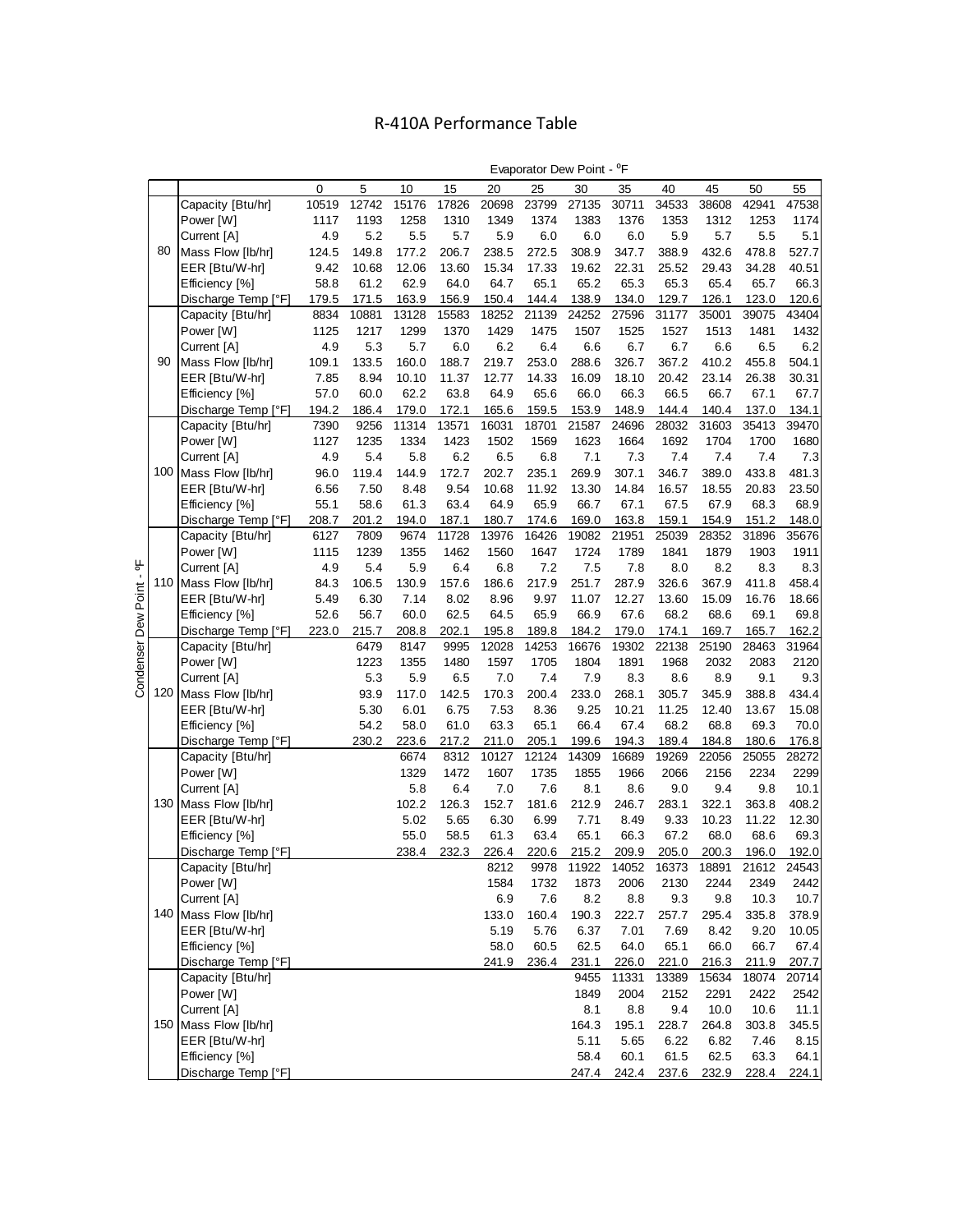#### APPENDIX B H84B223ABC at 60 Hz with L41-1

|             |           | Return        |          |         |            |               |         | Mass     |
|-------------|-----------|---------------|----------|---------|------------|---------------|---------|----------|
| Evaporator  | Condenser | Gas           | Cooling  | Input   | Cooling    | Discharge     | Input   | Flow     |
| Dew Point   | Dew Point | Temp          | Capacity | Power   | EER        | Temp          | Current | Rate     |
| $(^oF)$     | (°F)      | $(^{\circ}F)$ | (BTU/hr) | (watts) | (BTU/W-hr) | $(^{\circ}F)$ | (amps)  | (lbm/hr) |
| $\mathbf 0$ | 80        | 20.0          | 6827.5   | 871.2   | 7.8        | 203.2         | 3.83    | 62.5     |
| 30          | 80        | 50.0          | 21600.2  | 1201.2  | 18.0       | 153.9         | 5.24    | 191.9    |
| 45          | 80        | 65.0          | 31070.1  | 1150.0  | 27.0       | 136.2         | 5.02    | 272.2    |
| $-10$       | 90        | 10.0          | 3947.7   | 778.7   | 5.1        | 217.4         | 3.42    | 38.1     |
| 10          | 100       | 30.0          | 8049.0   | 1069.5  | 7.5        | 216.2         | 4.68    | 79.1     |
| 45          | 100       | 65.0          | 26078.1  | 1482.5  | 17.6       | 166.2         | 6.48    | 246.9    |
| 50          | 100       | 70.0          | 29446.5  | 1477.5  | 19.9       | 161.2         | 6.45    | 277.6    |
| $\mathbf 0$ | 110       | 20.0          | 4729.8   | 941.8   | 5.0        | 233.0         | 4.13    | 49.3     |
| 30          | 110       | 50.0          | 15145.6  | 1455.3  | 10.4       | 200.9         | 6.35    | 152.1    |
| 50          | 115       | 70.1          | 25308.7  | 1719.9  | 14.7       | 184.5         | 7.51    | 254.6    |
| 10          | 130       | 30.0          | 4830.7   | 1062.9  | 4.5        | 248.9         | 4.65    | 54.9     |
| 45          | 130       | 65.0          | 18396.1  | 1829.5  | 10.1       | 214.3         | 7.99    | 200.1    |
| 55          | 130       | 75.0          | 24207.0  | 1970.5  | 12.3       | 203.8         | 8.61    | 260.7    |
| 30          | 150       | 50.0          | 7962.9   | 1527.1  | 5.2        | 259.8         | 6.67    | 99.4     |
| 55          | 150       | 75.0          | 18342.2  | 2173.4  | 8.4        | 236.8         | 9.50    | 221.5    |

# L41-1 Calorimeter Data

# L41-1 Polynomial Coefficients

|                 | Capacity       | Power           | Line Current     | Mass Flow    | Efficiency     | Discharge T    |
|-----------------|----------------|-----------------|------------------|--------------|----------------|----------------|
| C <sub>1</sub>  | 1.08976E+04    | 3.95520E+02     | .59095E+00       | 5.05537E+01  | $-1.26373E+02$ | 1.05335E+02    |
| C2              | 5.35249E+02    | 3.87105E-02     | $-2.62128E-03$   | 2.66181E+00  | 1.27156E+00    | $-2.00404E+00$ |
| C3              | 5.93433E+01    | 7.39877E+00     | 3.72655E-02      | 2.02306E+00  | 4.09555E+00    | 9.79299E-01    |
| C4              | 3.11738E+00    | $-3.98304E -01$ | $-1.73602E - 03$ | -6.37916E-03 | 2.19867E-02    | 1.07354E-02    |
| C <sub>5</sub>  | $-2.57192E-01$ | 2.53550E-01     | 1.13896E-03      | 4.62925E-02  | $-3.18594E-02$ | -7.55616E-03   |
| C <sub>6</sub>  | $-2.18980E+00$ | -4.39018E-03    | -7.02834E-05     | -3.53967E-02 | -2.80872E-02   | 6.66706E-03    |
| C7              | -4.43332E-02   | -5.32245E-03    | $-2.28458E - 05$ | -5.45149E-04 | 2.17180E-04    | 5.91888E-04    |
| C8              | 4.45411E-02    | 6.05738E-03     | 2.63207E-05      | 8.42911E-04  | -3.52766E-04   | -5.67905E-04   |
| C9              | $-2.92717E-02$ | -1.12826E-03    | -5.04382E-06     | -5.20874E-04 | 2.22191E-04    | 2.32496E-04    |
| C <sub>10</sub> | 1.02389E-02    | -1.72810E-04    | -5.85927E-07     | 1.51663E-04  | 5.43633E-05    | -4.56391E-05   |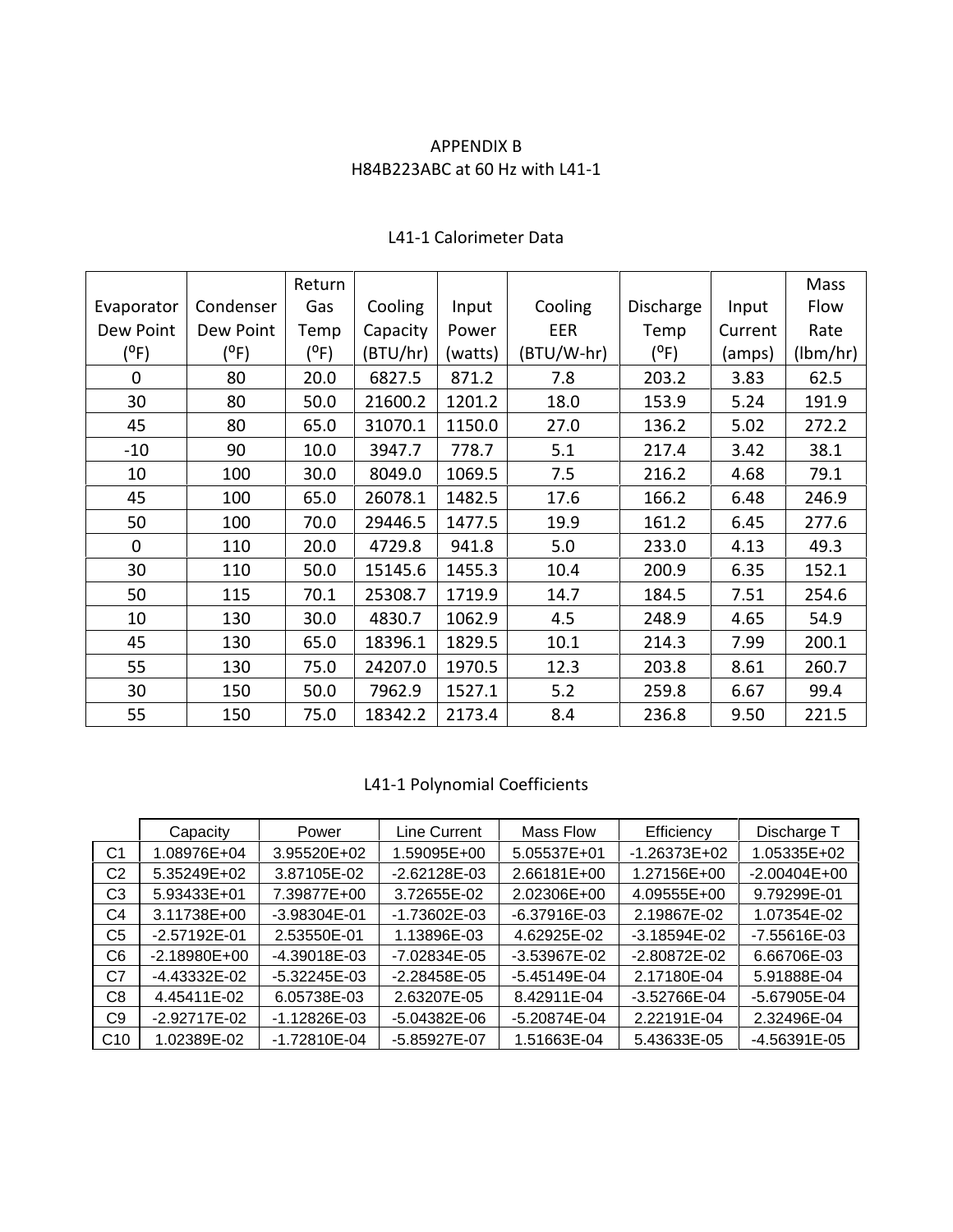# L41-1 Compressor Performance Table

|                     |     |                                       |                |              |               |               |                 |                | Evaporator Dew Point- OF |               |                |               |               |               |
|---------------------|-----|---------------------------------------|----------------|--------------|---------------|---------------|-----------------|----------------|--------------------------|---------------|----------------|---------------|---------------|---------------|
|                     |     |                                       | $\overline{0}$ | 5            | 10            | 15            | $\overline{20}$ | 25             | 30                       | 35            | 40             | 45            | 50            | 55            |
|                     |     | Capacity [Btu/hr]                     | 6873           | 8671         | 10770         | 13136         | 15737           | 18539          | 21508                    | 24612         | 27818          | 31091         | 34399         | 37709         |
|                     |     | Power [W]                             | 871            | 938          | 1005          | 1069          | 1125            | 1169           | 1198                     | 1207          | 1192           | 1150          | 1076          | 967           |
|                     |     | Current [A]                           | 3.8            | 4.1          | 4.4           | 4.7           | 4.9             | 5.1            | 5.2                      | 5.3           | 5.2            | 5.0           | 4.7           | 4.2           |
|                     | 80  | Mass Flow [lb/hr]                     | 63.5           | 80.1         | 99.4          | 120.9         | 144.2           | 168.9          | 194.7                    | 221.0         | 247.6          | 273.9         | 299.6         | 324.2         |
|                     |     | EER [Btu/W-hr]                        | 7.89           | 9.25         | 10.71         | 12.29         | 13.99           | 15.86          | 17.96                    | 20.39         | 23.33          | 27.03         | 31.96         | 39.00         |
|                     |     | Efficiency [%]                        | 49.3           | 49.9         | 50.4          | 50.9          | 51.5            | 52.5           | 53.9                     | 56.1          | 59.1           | 63.0          | 68.2          | 74.6          |
|                     |     | Discharge Temp [°F]                   | 203.0          | 196.6        | 188.9         | 180.4         | 171.4           | 162.5          | 154.1                    | 146.6         | 140.5          | 136.2         | 134.2         | 134.9         |
|                     |     | Capacity [Btu/hr]                     | 5965           | 7513         | 9384          | 11544         | 13961           | 16601          | 19432                    | 22419         | 25530          | 28731         | 31989         | 35271         |
|                     |     | Power [W]                             | 900            | 971          | 1046          | 1121          | 1190            | 1251           | 1300                     | 1332          | 1343           | 1330          | 1288          | 1213          |
|                     |     | Current [A]                           | 3.9            | 4.3          | 4.6           | 4.9           | 5.2             | 5.5            | 5.7                      | 5.8           | 5.9            | 5.8           | 5.6           | 5.3           |
|                     | 90  | Mass Flow [lb/hr]                     | 56.5           | 71.2         | 89.0          | 109.4         | 132.1           | 156.6          | 182.6                    | 209.5         | 237.1          | 264.9         | 292.5         | 319.5         |
|                     |     | EER [Btu/W-hr]                        | 6.63           | 7.73         | 8.97          | 10.30         | 11.73           | 13.27          | 14.95                    | 16.83         | 19.01          | 21.61         | 24.84         | 29.07         |
|                     |     | Efficiency [%]                        | 54.4           | 55.2         | 55.6          | 55.9          | 56.3            | 56.7           | 57.5                     | 58.8          | 60.8           | 63.6          | 67.3          | 72.2          |
|                     |     | Discharge Temp [°F]                   | 214.2          | 209.3        | 202.7         | 195.1         | 186.8           | 178.2          | 169.8                    | 162.1         | 155.4          | 150.3         | 147.2         | 146.5         |
|                     |     | Capacity [Btu/hr]                     | 5173           | 6441         | 8054          | 9979          | 12183           | 14633          | 17295                    | 20136         | 23122          | 26222         | 29401         | 32625         |
|                     |     | Power [W]                             | 919            | 994          | 1075          | 1159          | 1241            | 1318           | 1385                     | 1438          | 1474           | 1489          | 1478          | 1437          |
|                     |     | Current [A]                           | 4.0            | 4.4          | 4.7           | 5.1           | 5.4             | 5.8            | 6.0                      | 6.3           | 6.4            | 6.5           | 6.5           | 6.3           |
|                     |     | 100 Mass Flow [lb/hr]                 | 50.6           | 62.8         | 78.6          | 97.5          | 119.0           | 142.8<br>11.10 | 168.4<br>12.49           | 195.5         | 223.6<br>15.68 | 252.4         | 281.3         | 310.1         |
|                     |     | EER [Btu/W-hr]                        | 5.63           | 6.48<br>57.9 | 7.49          | 8.61          | 9.81<br>59.2    | 59.4           |                          | 14.00<br>60.5 | 61.6           | 17.61<br>63.4 | 19.90<br>66.0 | 22.71<br>69.5 |
|                     |     | Efficiency [%]<br>Discharge Temp [°F] | 56.7           | 221.0        | 58.6<br>215.9 | 59.0<br>209.4 | 201.9           | 193.9          | 59.8<br>185.8            | 178.0         | 171.1          | 165.4         | 161.4         | 159.5         |
|                     |     | Capacity [Btu/hr]                     | 224.3<br>4557  | 5515         | 6842          | 8502          | 10464           | 12694          | 15158                    | 17824         | 20657          | 23626         | 26696         | 29834         |
|                     |     | Power [W]                             | 926            | 1004         | 1091          | 1183          | 1276            | 1368           | 1452                     | 1526          | 1586           | 1626          | 1645          | 1637          |
|                     |     | Current [A]                           | 4.1            | 4.4          | 4.8           | 5.2           | 5.6             | 6.0            | 6.3                      | 6.7           | 6.9            | 7.1           | 7.2           | 7.2           |
| ۹-                  | 110 | Mass Flow [lb/hr]                     | 46.7           | 56.0         | 69.3          | 86.0          | 105.9           | 128.4          | 153.2                    | 179.8         | 208.0          | 237.1         | 266.9         | 297.0         |
|                     |     | EER [Btu/W-hr]                        | 4.92           | 5.50         | 6.27          | 7.19          | 8.20            | 9.28           | 10.44                    | 11.68         | 13.03          | 14.53         | 16.23         | 18.23         |
|                     |     | Efficiency [%]                        | 56.6           | 58.5         | 59.7          | 60.4          | 60.8            | 60.9           | 61.0                     | 61.3          | 61.9           | 62.9          | 64.5          | 67.0          |
|                     |     | Discharge Temp [°F]                   | 233.0          | 231.7        | 228.2         | 223.0         | 216.6           | 209.3          | 201.7                    | 194.2         | 187.2          | 181.2         | 176.5         | 173.8         |
| Condensor Dew Point |     | Capacity [Btu/hr]                     |                | 4799         | 5809          | 7176          | 8866            | 10847          | 13084                    | 15545         | 18196          | 21004         | 23936         | 26959         |
|                     |     | Power [W]                             |                | 1000         | 1091          | 1191          | 1295            | 1399           | 1500                     | 1593          | 1675           | 1742          | 1789          | 1812          |
|                     |     | Current [A]                           |                | 4.4          | 4.8           | 5.2           | 5.7             | 6.1            | 6.5                      | 7.0           | 7.3            | 7.6           | 7.8           | 7.9           |
|                     | 120 | Mass Flow [lb/hr]                     |                | 51.6         | 61.8          | 75.9          | 93.6            | 114.3          | 137.7                    | 163.5         | 191.1          | 220.2         | 250.3         | 281.1         |
|                     |     | EER [Btu/W-hr]                        |                | 4.80         | 5.32          | 6.03          | 6.85            | 7.75           | 8.72                     | 9.76          | 10.86          | 12.06         | 13.38         | 14.88         |
|                     |     | Efficiency [%]                        |                | 57.3         | 59.2          | 60.5          | 61.1            | 61.5           | 61.6                     | 61.6          | 61.8           | 62.3          | 63.3          | 64.8          |
|                     |     | Discharge Temp [°F]                   |                | 240.8        | 239.2         | 235.6         | 230.5           | 224.3          | 217.4                    | 210.3         | 203.5          | 197.3         | 192.3         | 188.8         |
|                     |     | Capacity [Btu/hr]                     |                |              | 5017          | 6061          | 7450            | 9152           | 11133                    | 13360         | 15799          | 18418         | 21183         | 24061         |
|                     |     | Power [W]                             |                |              | 1076          | 1182          | 1295            | 1412           | 1528                     | 1640          | 1743           | 1834          | 1908          | 1961          |
|                     |     | Current [A]                           |                |              | 4.7           | 5.2           | 5.7             | 6.2            | 6.7                      | 7.2           | 7.6            | 8.0           | 8.3           | 8.6           |
|                     | 130 | Mass Flow [lb/hr]                     |                |              | 57.1          | 68.1          | 83.0            | 101.5          | 123.0                    | 147.3         | 173.9          | 202.3         | 232.3         | 263.3         |
|                     |     | EER [Btu/W-hr]                        |                |              | 4.66          | 5.13          | 5.75            | 6.48           | 7.29                     | 8.15          | 9.07           | 10.05         | 11.10         | 12.27         |
|                     |     | Efficiency [%]                        |                |              | 57.5          | 59.4          | 60.7            | 61.4           | 61.7                     | 61.8          | 61.9           | 62.1          | 62.5          | 63.4          |
|                     |     | Discharge Temp [°F]                   |                |              | 248.8         | 247.0         | 243.4           | 238.4<br>7672  | 232.5<br>9367            | 226.1         | 219.7          | 213.6         | 208.4         | 204.5         |
|                     |     | Capacity [Btu/hr]<br>Power [W]        |                |              |               |               | 6278<br>1277    | 1405           | 1535                     | 11331<br>1664 | 13530<br>1787  | 15930<br>1901 | 18498<br>2001 | 21202<br>2084 |
|                     |     | Current [A]                           |                |              |               |               | 5.6             | 6.1            | 6.7                      | 7.3           | 7.8            | 8.3           | 8.7           | 9.1           |
|                     |     | 140 Mass Flow [lb/hr]                 |                |              |               |               | 75.1            | 90.8           | 109.9                    | 132.2         | 157.2          | 184.6         | 213.8         | 244.5         |
|                     |     | EER [Btu/W-hr]                        |                |              |               |               | 4.92            | 5.46           | 6.10                     | 6.81          | 7.57           | 8.38          | 9.24          | 10.17         |
|                     |     | Efficiency [%]                        |                |              |               |               | 59.8            | 61.1           | 61.9                     | 62.2          | 62.4           | 62.5          | 62.6          | 63.1          |
|                     |     | Discharge Temp [°F]                   |                |              |               |               | 255.0           | 251.5          | 246.8                    | 241.3         | 235.5          | 229.8         | 224.7         | 220.5         |
|                     |     | Capacity [Btu/hr]                     |                |              |               |               |                 |                | 7848                     | 9519          | 11448          | 13600         | 15943         | 18443         |
|                     |     | Power [W]                             |                |              |               |               |                 |                | 1519                     | 1664          | 1807           | 1943          | 2068          | 2179          |
|                     |     | Current [A]                           |                |              |               |               |                 |                | 6.6                      | 7.3           | 7.9            | 8.5           | 9.0           | 9.5           |
|                     |     | 150 Mass Flow [lb/hr]                 |                |              |               |               |                 |                | 99.4                     | 119.2         | 142.1          | 167.8         | 195.8         | 225.7         |
|                     |     | EER [Btu/W-hr]                        |                |              |               |               |                 |                | 5.17                     | 5.72          | 6.34           | 7.00          | 7.71          | 8.46          |
|                     |     | Efficiency [%]                        |                |              |               |               |                 |                | 62.3                     | 63.1          | 63.6           | 63.8          | 63.9          | 64.1          |
|                     |     | Discharge Temp [°F]                   |                |              |               |               |                 |                | 260.0                    | 255.7         | 250.7          | 245.6         | 240.8         | 236.6         |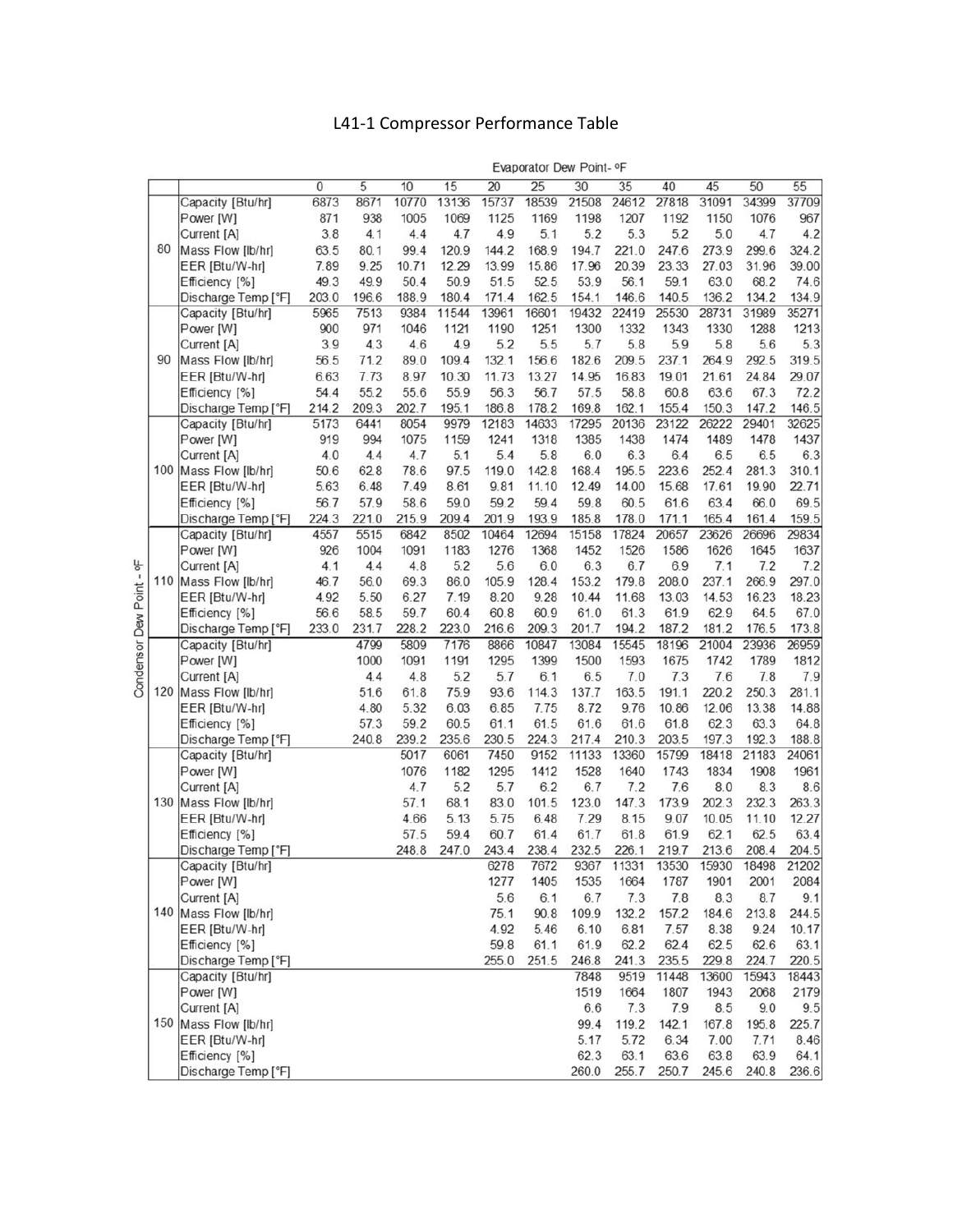## APPENDIX C H84B223ABC at 60 Hz with DR-5A

|              |           | Return  |          |         |            |           |         | Mass     |
|--------------|-----------|---------|----------|---------|------------|-----------|---------|----------|
| Evaporator   | Condenser | Gas     | Cooling  | Input   | Cooling    | Discharge | Input   | Flow     |
| Dew Point    | Dew Point | Temp    | Capacity | Power   | EER        | Temp      | Current | Rate     |
| $(^oF)$      | (°F)      | $(^oF)$ | (BTU/hr) | (watts) | (BTU/W-hr) | $(^oF)$   | (amps)  | (lbm/hr) |
| $\mathbf 0$  | 80        | 20.0    | 8985.65  | 1031.44 | 8.71       | 195.3     | 4.51    | 88.53    |
| 30           | 80        | 50.0    | 24472.85 | 1311.69 | 18.66      | 148.3     | 5.72    | 233.56   |
| 45           | 80        | 65.0    | 34765.60 | 1245.54 | 27.91      | 132.4     | 5.44    | 328.07   |
| $-10$        | 90        | 10.0    | 4875.20  | 884.14  | 5.51       | 219.8     | 3.88    | 50.78    |
| 10           | 100       | 30.0    | 10223.18 | 1255.12 | 8.15       | 207.6     | 5.48    | 108.41   |
| 45           | 100       | 65.0    | 29040.24 | 1620.27 | 17.92      | 163.0     | 7.07    | 297.30   |
| 50           | 100       | 70.0    | 32667.22 | 1613.28 | 20.25      | 158.1     | 7.05    | 332.45   |
| $\mathbf{0}$ | 110       | 20.0    | 5956.80  | 1096.19 | 5.43       | 232.7     | 4.79    | 67.16    |
| 30           | 110       | 50.0    | 17583.84 | 1636.86 | 10.74      | 194.8     | 7.15    | 191.42   |
| 50           | 115       | 70.0    | 27963.08 | 1881.22 | 14.86      | 181.4     | 8.22    | 305.58   |
| 10           | 130       | 30.0    | 6288.86  | 1274.53 | 4.93       | 248.5     | 5.56    | 78.01    |
| 45           | 130       | 65.0    | 20646.20 | 2036.10 | 10.14      | 210.1     | 8.91    | 245.43   |
| 55           | 130       | 75.0    | 26544.19 | 2162.26 | 12.28      | 200.6     | 9.46    | 312.51   |
| 30           | 150       | 50.0    | 9252.49  | 1749.19 | 5.29       | 257.9     | 7.64    | 127.10   |
| 55           | 150       | 75.0    | 20103.45 | 2416.01 | 8.32       | 233.5     | 10.58   | 268.09   |

#### DR-5A Calorimeter Data

#### DR-5A Polynomial Coefficients

|                | Capacity       | Power            | Line Current     | Mass Flow    | Efficiency     | Discharge T      |
|----------------|----------------|------------------|------------------|--------------|----------------|------------------|
| C <sub>1</sub> | 1.89666E+04    | 7.32874E+02      | 3.44567E+00      | 1.48559E+02  | 1.35335E+02    | 8.31969E+01      |
| C2             | 6.30486E+02    | 2.54725E-01      | 2.44781E-03      | 4.07400E+00  | 1.32834E+00    | $-2.30010E + 00$ |
| C3             | $-1.12821E+02$ | $-3.16471E-01$   | -8.84466E-03     | -3.55390E-01 | $-2.69215E+00$ | 1.45295E+00      |
| C4             | 3.86866E+00    | -4.52039E-01     | $-1.90731E-03$   | 1.03150E-02  | -1.08098E-02   | 1.41277E-02      |
| C <sub>5</sub> | $-2.08811E+00$ | 2.09683E-01      | 8.47864E-04      | 1.74904E-02  | $-1.47210E-02$ | 3.18192E-03      |
| C6             | -3.93979E-01   | 9.67397E-02      | 4.99554E-04      | -8.25075E-03 | 2.79656E-02    | $-2.04163E-04$   |
| C7             | -9.62912E-03   | $-2.68460E - 03$ | $-1.20354E - 05$ | -1.54018E-04 | 8.87571E-05    | 2.57124E-04      |
| C8             | 9.49813E-03    | 4.27065E-03      | 1.83195E-05      | 3.94778E-04  | 2.79701E-05    | -2.85826E-04     |
| C9             | -1.22974E-02   | $-2.73611E-04$   | -7.51698E-07     | -2.72095E-04 | 5.42387E-05    | 8.20430E-05      |
| C10            | 3.05629E-03    | -5.85542E-04     | $-2.82281E-06$   | 4.19043E-05  | -9.18432E-05   | $-6.00897E-06$   |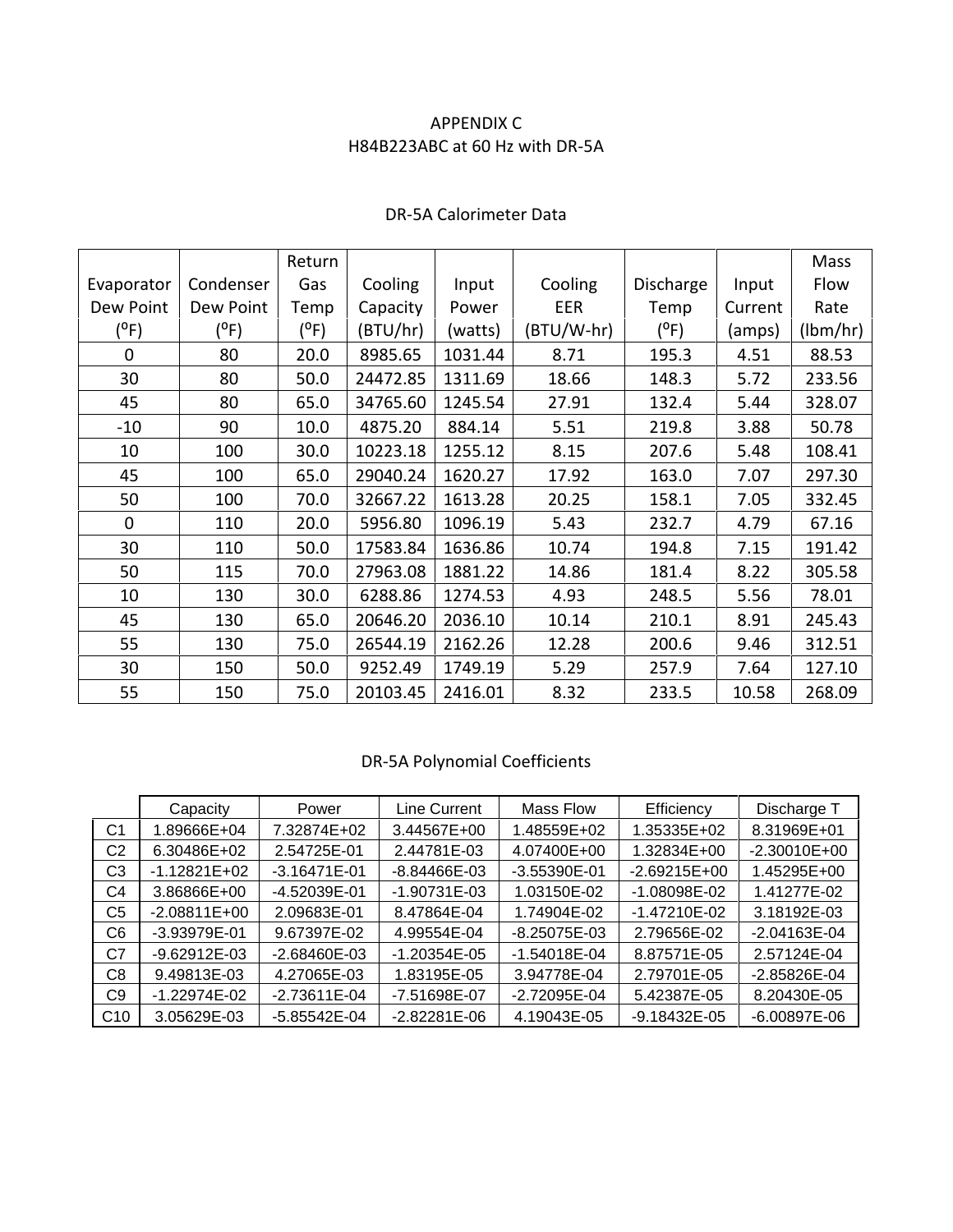# DR-5A Performance Table

|                     |    |                       | 0     | 5     | 10    | 15    | 20    | 25    | 30    | 35    | 40    | 45    | 50    | 55    |
|---------------------|----|-----------------------|-------|-------|-------|-------|-------|-------|-------|-------|-------|-------|-------|-------|
|                     |    | Capacity [Btu/hr]     | 8984  | 11022 | 13285 | 15764 | 18453 | 21345 | 24432 | 27707 | 31163 | 34793 | 38589 | 42544 |
|                     |    | Power [W]             | 1027  | 1100  | 1166  | 1222  | 1267  | 1298  | 1313  | 1311  | 1290  | 1246  | 1179  | 1087  |
|                     |    | Current [A]           | 4.5   | 4.8   | 5.1   | 5.3   | 5.5   | 5.7   | 5.7   | 5.7   | 5.6   | 5.4   | 5.2   | 4.8   |
|                     | 80 | Mass Flow [lb/hr]     | 88.8  | 108.5 | 130.1 | 153.7 | 178.9 | 205.9 | 234.3 | 264.1 | 295.2 | 327.5 | 360.9 | 395.1 |
|                     |    | EER [Btu/W-hr]        | 8.75  | 10.02 | 11.39 | 12.90 | 14.57 | 16.45 | 18.60 | 21.13 | 24.17 | 27.92 | 32.72 | 39.15 |
|                     |    | Efficiency [%]        | 51.9  | 54.2  | 56.1  | 57.8  | 59.2  | 60.4  | 61.5  | 62.6  | 63.8  | 65.0  | 66.5  | 68.1  |
|                     |    |                       |       |       |       |       |       |       |       |       |       |       |       |       |
|                     |    | Discharge Temp [°F]   | 195.0 | 187.3 | 179.2 | 171.1 | 163.2 | 155.6 | 148.5 | 142.2 | 136.7 | 132.4 | 129.3 | 127.8 |
|                     |    | Capacity [Btu/hr]     | 7850  | 9681  | 11742 | 14024 | 16521 | 19225 | 22129 | 25226 | 28509 | 31970 | 35602 | 39398 |
|                     |    | Power [W]             | 1061  | 1144  | 1221  | 1290  | 1351  | 1400  | 1435  | 1455  | 1457  | 1440  | 1402  | 1340  |
|                     |    | Current [A]           | 4.6   | 5.0   | 5.3   | 5.6   | 5.9   | 6.1   | 6.3   | 6.3   | 6.4   | 6.3   | 6.1   | 5.9   |
|                     | 90 | Mass Flow [lb/hr]     | 80.3  | 98.6  | 119.2 | 141.7 | 166.3 | 192.6 | 220.7 | 250.4 | 281.6 | 314.1 | 347.9 | 382.8 |
|                     |    | EER [Btu/W-hr]        | 7.40  | 8.47  | 9.62  | 10.87 | 12.23 | 13.74 | 15.42 | 17.34 | 19.56 | 22.20 | 25.40 | 29.41 |
|                     |    | Efficiency [%]        | 52.6  | 54.6  | 56.3  | 57.7  | 58.9  | 59.9  | 60.8  | 61.8  | 62.7  | 63.8  | 65.1  | 66.6  |
|                     |    | Discharge Temp [°F]   | 207.9 | 200.9 | 193.5 | 185.9 | 178.4 | 171.0 | 164.0 | 157.5 | 151.9 | 147.2 | 143.6 | 141.4 |
|                     |    | Capacity [Btu/hr]     | 6801  | 8414  | 10260 | 12333 | 14625 | 17130 | 19839 | 22745 | 25842 | 29122 | 32579 | 36203 |
|                     |    | Power [W]             | 1083  | 1175  | 1263  | 1346  | 1421  | 1488  | 1543  | 1584  | 1611  | 1620  | 1609  | 1578  |
|                     |    | Current [A]           | 4.7   | 5.1   | 5.5   | 5.9   | 6.2   | 6.5   | 6.7   | 6.9   | $7.0$ | 7.1   | 7.0   | 6.9   |
|                     |    | 100 Mass Flow [lb/hr] | 72.4  | 89.2  | 108.3 | 129.6 | 153.1 | 178.7 | 206.1 | 235.4 | 266.3 | 298.8 | 332.8 | 368.0 |
|                     |    | EER [Btu/W-hr]        | 6.28  | 7.16  | 8.13  | 9.16  | 10.29 | 11.51 | 12.86 | 14.36 | 16.04 | 17.98 | 20.24 | 22.95 |
|                     |    | Efficiency [%]        | 53.9  | 55.7  | 57.2  | 58.4  | 59.4  | 60.3  | 61.1  | 61.9  | 62.7  | 63.7  | 64.9  | 66.4  |
|                     |    | Discharge Temp [°F]   | 220.4 | 214.3 | 207.6 | 200.6 | 193.5 | 186.4 | 179.5 | 173.1 | 167.3 | 162.3 | 158.4 | 155.6 |
|                     |    | Capacity [Btu/hr]     | 5857  | 7239  | 8859  | 10710 | 12785 | 15077 | 17579 | 20283 | 23182 | 26269 | 29537 | 32978 |
|                     |    | Power [W]             | 1089  | 1189  | 1288  | 1384  | 1475  | 1559  | 1633  | 1696  | 1746  | 1781  | 1798  | 1797  |
| 븽                   |    | Current [A]           | 4.8   | 5.2   | 5.6   | 6.0   | 6.4   | 6.8   | 7.1   | 7.4   | 7.6   | 7.8   | 7.9   | 7.8   |
| $\blacksquare$      |    | 110 Mass Flow [lb/hr] | 65.4  | 80.3  | 97.7  | 117.6 | 139.8 | 164.2 | 190.8 | 219.3 | 249.8 | 281.9 | 315.8 | 351.2 |
|                     |    |                       |       |       |       |       |       |       |       |       |       |       |       |       |
|                     |    | EER [Btu/W-hr]        | 5.38  | 6.09  | 6.88  | 7.74  | 8.67  | 9.67  | 10.76 | 11.96 | 13.28 | 14.75 | 16.42 | 18.35 |
| Condenser Dew Point |    | Efficiency [%]        | 55.3  | 57.0  | 58.3  | 59.4  | 60.3  | 61.0  | 61.7  | 62.5  | 63.3  | 64.2  | 65.4  | 66.8  |
|                     |    | Discharge Temp [°F]   | 232.6 | 227.4 | 221.5 | 215.2 | 208.5 | 201.8 | 195.2 | 188.9 | 183.0 | 177.8 | 173.5 | 170.3 |
|                     |    | Capacity [Btu/hr]     |       | 6174  | 7556  | 9173  | 11019 | 13087 | 15369 | 17858 | 20546 | 23428 | 26495 | 29740 |
|                     |    | Power [W]             |       | 1185  | 1294  | 1403  | 1508  | 1609  | 1702  | 1787  | 1860  | 1920  | 1965  | 1994  |
|                     |    | Current [A]           |       | 5.2   | 5.7   | 6.1   | 6.6   | 7.0   | 7.4   | 7.8   | 8.1   | 8.4   | 8.6   | 8.7   |
|                     |    | 120 Mass Flow [lb/hr] |       | 72.2  | 87.7  | 105.8 | 126.4 | 149.5 | 174.9 | 202.5 | 232.1 | 263.8 | 297.2 | 332.4 |
|                     |    | EER [Btu/W-hr]        |       | 5.21  | 5.84  | 6.54  | 7.31  | 8.13  | 9.03  | 9.99  | 11.05 | 12.20 | 13.48 | 14.92 |
|                     |    | Efficiency [%]        |       | 57.8  | 59.0  | 60.0  | 60.9  | 61.6  | 62.3  | 63.0  | 63.7  | 64.7  | 65.9  | 67.4  |
|                     |    | Discharge Temp [°F]   |       | 240.1 | 235.1 | 229.5 | 223.5 | 217.2 | 210.9 | 204.8 | 198.9 | 193.7 | 189.1 | 185.5 |
|                     |    | Capacity [Btu/hr]     |       |       | 6369  | 7740  | 9345  | 11176 | 13226 | 15487 | 17954 | 20617 | 23471 | 26508 |
|                     |    | Power [W]             |       |       | 1277  | 1398  | 1518  | 1635  | 1747  | 1853  | 1949  | 2034  | 2107  | 2164  |
|                     |    | Current [A]           |       |       | 5.6   | 6.1   | 6.6   | 7.1   | 7.6   | 8.1   | 8.5   | 8.9   | 9.2   | 9.5   |
|                     |    | 130 Mass Flow [lb/hr] |       |       | 78.5  | 94.6  | 113.4 | 134.8 | 158.8 | 185.1 | 213.7 | 244.5 | 277.3 | 312.0 |
|                     |    | EER [Btu/W-hr]        |       |       | 4.99  | 5.54  | 6.16  | 6.84  | 7.57  | 8.36  | 9.21  | 10.13 | 11.14 | 12.25 |
|                     |    | Efficiency [%]        |       |       | 58.9  | 59.8  | 60.7  | 61.4  | 62.1  | 62.8  | 63.6  | 64.7  | 65.9  | 67.5  |
|                     |    | Discharge Temp [°F]   |       |       | 248.4 | 243.6 | 238.3 | 232.6 | 226.6 | 220.7 | 215.0 | 209.7 | 205.0 | 201.0 |
|                     |    | Capacity [Btu/hr]     |       |       |       |       | 7781  | 9363  | 11168 | 13191 | 15422 | 17856 | 20484 | 23301 |
|                     |    | Power [W]             |       |       |       |       | 1500  | 1633  | 1764  | 1890  | 2009  | 2120  | 2219  | 2306  |
|                     |    | Current [A]           |       |       |       |       | 6.5   | 7.1   | 7.7   | 8.3   | 8.8   | 9.3   | 9.7   | 10.1  |
|                     |    | 140 Mass Flow [lb/hr] |       |       |       |       | 100.9 | 120.4 | 142.6 | 167.4 | 194.7 | 224.4 | 256.3 | 290.3 |
|                     |    | EER [Btu/W-hr]        |       |       |       |       | 5.19  | 5.73  | 6.33  | 6.98  | 7.68  | 8.42  | 9.23  | 10.10 |
|                     |    | Efficiency [%]        |       |       |       |       | 59.1  | 59.9  | 60.6  | 61.5  | 62.4  | 63.5  | 64.9  | 66.6  |
|                     |    | Discharge Temp [°F]   |       |       |       |       | 252.9 | 247.8 | 242.4 | 236.8 | 231.3 | 226.0 | 221.2 | 217.0 |
|                     |    |                       |       |       |       |       |       |       |       |       |       |       |       |       |
|                     |    | Capacity [Btu/hr]     |       |       |       |       |       |       | 9215  | 10986 | 12970 | 15161 | 17553 | 20136 |
|                     |    | Power [W]             |       |       |       |       |       |       | 1750  | 1896  | 2038  | 2173  | 2299  | 2415  |
|                     |    | Current [A]           |       |       |       |       |       |       | 7.6   | 8.3   | 8.9   | 9.5   | 10.1  | 10.6  |
|                     |    | 150 Mass Flow [lb/hr] |       |       |       |       |       |       | 126.7 | 149.7 | 175.4 | 203.7 | 234.4 | 267.4 |
|                     |    | EER [Btu/W-hr]        |       |       |       |       |       |       | 5.27  | 5.79  | 6.36  | 6.98  | 7.63  | 8.34  |
|                     |    | Efficiency [%]        |       |       |       |       |       |       | 57.4  | 58.4  | 59.5  | 60.8  | 62.4  | 64.3  |
|                     |    | Discharge Temp [°F]   |       |       |       |       |       |       | 258.0 | 252.9 | 247.7 | 242.5 | 237.7 | 233.4 |

Evaporator Dew Point - <sup>o</sup>F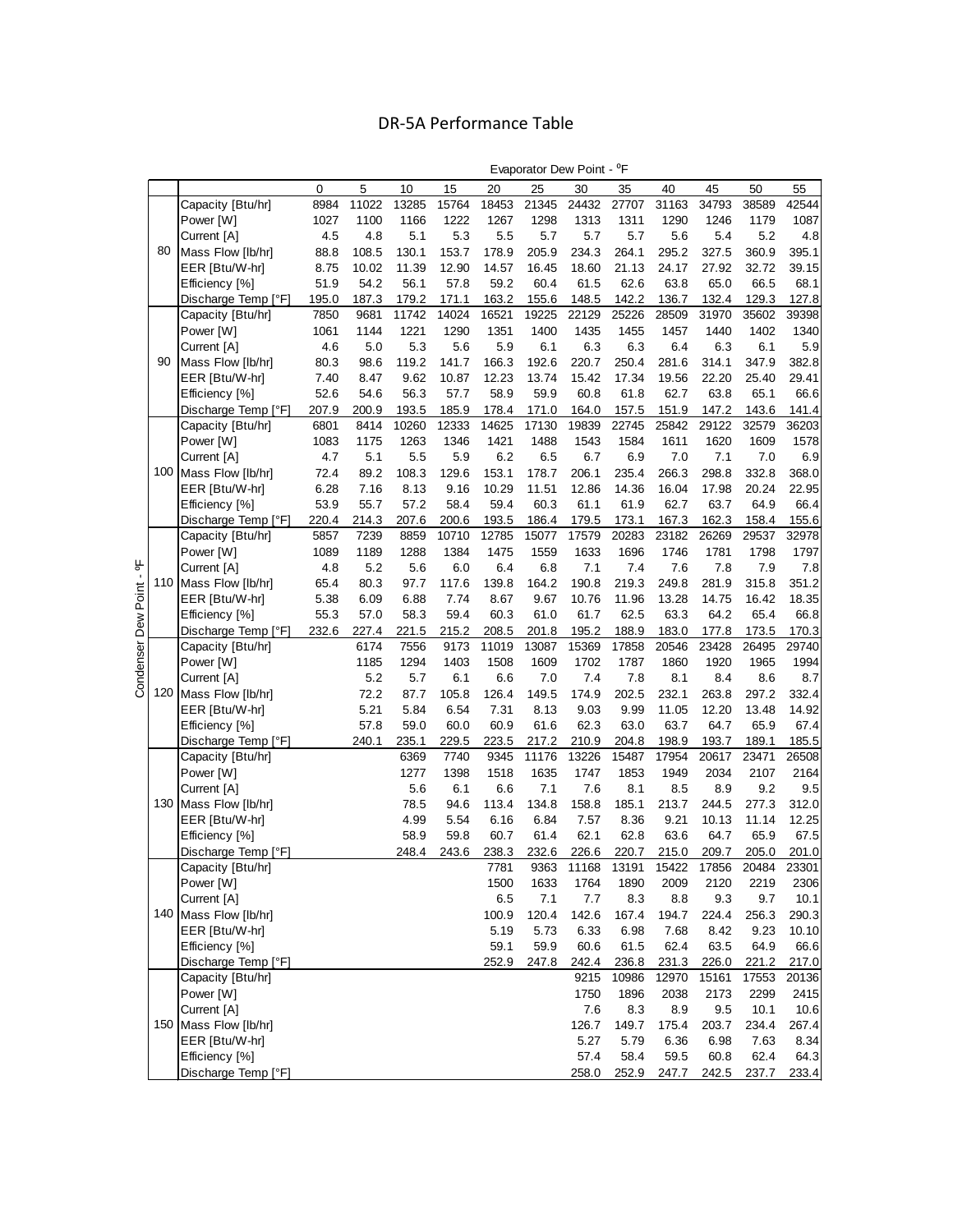## APPENDIX D H84B223ABC at 60 Hz with ARM-71a

|              |           | Return  |          |         |            |               |         | Mass     |
|--------------|-----------|---------|----------|---------|------------|---------------|---------|----------|
| Evaporator   | Condenser | Gas     | Cooling  | Input   | Cooling    | Discharge     | Input   | Flow     |
| Dew Point    | Dew Point | Temp    | Capacity | Power   | <b>EER</b> | Temp          | Current | Rate     |
| $(^oF)$      | $(^oF)$   | $(^oF)$ | (BTU/hr) | (watts) | (BTU/W-hr) | $(^{\circ}F)$ | (amps)  | (lbm/hr) |
| $\mathbf 0$  | 80        | 20.1    | 8671.47  | 992.67  | 8.74       | 198.5         | 4.36    | 84.46    |
| 30           | 80        | 50.0    | 24181.74 | 1288.07 | 18.77      | 149.5         | 5.63    | 227.97   |
| 45           | 80        | 64.7    | 34205.71 | 1227.08 | 27.88      | 133.3         | 5.37    | 319.63   |
| $-10$        | 90        | 9.9     | 4897.10  | 866.04  | 5.65       | 219.8         | 3.82    | 50.35    |
| 10           | 100       | 30.1    | 9911.68  | 1211.70 | 8.18       | 212.1         | 5.31    | 103.53   |
| 45           | 100       | 65.0    | 28615.28 | 1588.99 | 18.01      | 163.7         | 6.94    | 289.98   |
| 50           | 100       | 70.0    | 32302.76 | 1582.25 | 20.42      | 158.7         | 6.91    | 324.41   |
| $\mathbf{0}$ | 110       | 20.0    | 5794.43  | 1059.30 | 5.47       | 233.5         | 4.64    | 64.57    |
| 30           | 110       | 50.0    | 17331.06 | 1598.74 | 10.84      | 195.8         | 6.98    | 186.46   |
| 50           | 115       | 70.0    | 27596.89 | 1843.42 | 14.97      | 182.0         | 8.06    | 298.22   |
| 10           | 130       | 30.0    | 6116.41  | 1242.34 | 4.92       | 249.6         | 5.44    | 74.80    |
| 45           | 130       | 65.0    | 20226.67 | 1991.56 | 10.16      | 210.7         | 8.69    | 237.40   |
| 55           | 130       | 75.0    | 26058.07 | 2119.66 | 12.29      | 201.1         | 9.28    | 302.92   |
| 30           | 150       | 50.0    | 9191.96  | 1713.31 | 5.37       | 258.7         | 7.49    | 124.40   |
| 55           | 150       | 75.0    | 19917.68 | 2371.20 | 8.40       | 234.3         | 10.38   | 261.78   |

## ARM-71a Calorimeter Data

# ARM-71a Polynomial Coefficients

|                | Capacity       | Power            | Line Current     | Mass Flow        | Efficiency       | Discharge T    |
|----------------|----------------|------------------|------------------|------------------|------------------|----------------|
| C <sub>1</sub> | 1.07249E+04    | 7.30363E+02      | 3.19532E+00      | 4.24926E+01      | 9.59292E+01      | 6.88821E+01    |
| C2             | 5.97682E+02    | 3.47029E-01      | 2.70651E-03      | 3.43709E+00      | 2.90662E+00      | $-2.16024E+00$ |
| C3             | 1.25935E+02    | $-3.64231E-01$   | -8.90955E-04     | 2.83547E+00      | $-2.28510E+00$   | 1.88803E+00    |
| C4             | 3.28275E+00    | -4.37716E-01     | -1.93030E-03     | 1.47790E-05      | 1.06517E-02      | 1.25983E-02    |
| C <sub>5</sub> | $-1.06341E+00$ | 2.24145E-01      | 9.46776E-04      | 3.61013E-02      | $-5.58159E-02$   | $-2.42134E-03$ |
| C6             | $-2.78734E+00$ | 8.46144E-02      | 3.62020E-04      | -4.13207E-02     | 3.17968E-02      | $-2.85214E-03$ |
| C7             | $-2.35535E-02$ | $-3.54449E - 03$ | $-1.50101E - 05$ | $-3.22208E - 04$ | 1.26556E-04      | 4.45227E-04    |
| C8             | 2.52878E-02    | 4.86724E-03      | 2.12692E-05      | 6.15342E-04      | -2.00663E-04     | -4.23352E-04   |
| C9             | $-2.12175E-02$ | -5.70170E-04     | $-2.34773E-06$   | -4.17934E-04     | 2.95349E-04      | 1.50186E-04    |
| C10            | 1.11725E-02    | -4.93935E-04     | $-2.13365E - 06$ | 1.56679E-04      | $-1.27657E - 04$ | $-6.19144E-06$ |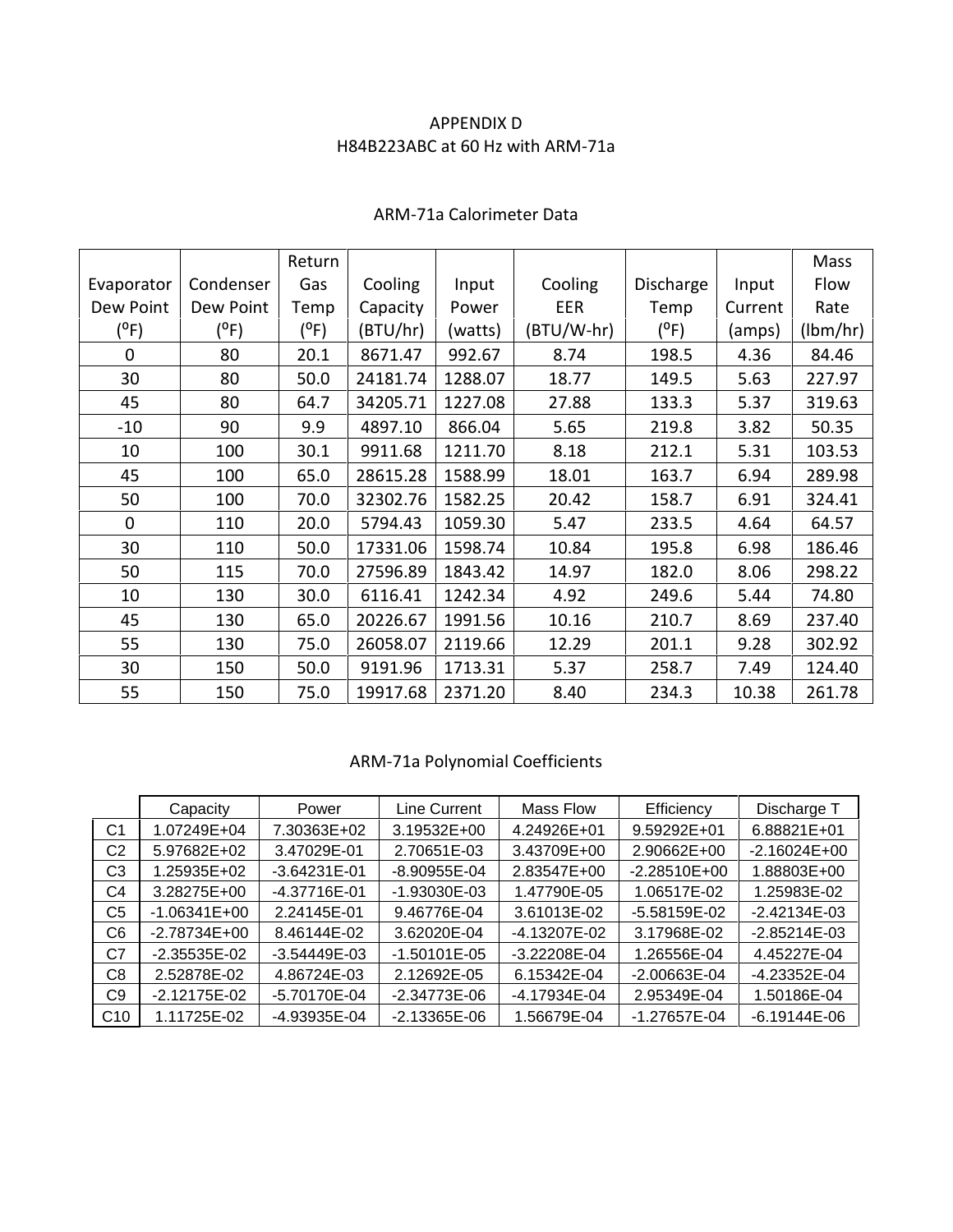# ARM-71a Performance Table

|                                  |     |                       |       |       |       |       |       | ∟vapoiatoi Dew Foliit |       |       |       |       |       |       |
|----------------------------------|-----|-----------------------|-------|-------|-------|-------|-------|-----------------------|-------|-------|-------|-------|-------|-------|
|                                  |     |                       | 0     | 5     | 10    | 15    | 20    | 25                    | 30    | 35    | 40    | 45    | 50    | 55    |
|                                  |     | Capacity [Btu/hr]     | 8681  | 10695 | 12956 | 15448 | 18151 | 21050                 | 24125 | 27359 | 30736 | 34236 | 37842 | 41537 |
|                                  |     | Power [W]             | 990   | 1061  | 1128  | 1186  | 1235  | 1270                  | 1290  | 1291  | 1271  | 1227  | 1157  | 1059  |
|                                  |     | Current [A]           | 4.3   | 4.7   | 4.9   | 5.2   | 5.4   | 5.6                   | 5.6   | 5.6   | 5.6   | 5.4   | 5.1   | 4.6   |
|                                  | 80  | Mass Flow [lb/hr]     | 85.1  | 104.5 | 126.2 | 149.8 | 175.2 | 202.1                 | 230.2 | 259.4 | 289.3 | 319.7 | 350.4 | 381.2 |
|                                  |     | EER [Btu/W-hr]        | 8.77  | 10.08 | 11.49 | 13.02 | 14.70 | 16.57                 | 18.71 | 21.20 | 24.18 | 27.89 | 32.69 | 39.24 |
|                                  |     | Efficiency [%]        | 51.3  | 52.8  | 54.2  | 55.4  | 56.7  | 58.2                  | 59.8  | 61.7  | 64.0  | 66.8  | 70.2  | 74.2  |
|                                  |     | Discharge Temp [°F]   | 198.5 | 191.1 | 182.9 | 174.3 | 165.7 | 157.3                 | 149.6 | 142.8 | 137.3 | 133.3 | 131.3 | 131.6 |
|                                  |     | Capacity [Btu/hr]     | 7626  | 9413  | 11460 | 13749 | 16264 | 18985                 | 21897 | 24980 | 28217 | 31591 | 35084 | 38679 |
|                                  |     | Power [W]             | 1023  | 1102  | 1178  | 1250  | 1313  | 1365                  | 1405  | 1428  | 1433  | 1416  | 1376  | 1309  |
|                                  |     | Current [A]           | 4.5   | 4.8   | 5.2   | 5.5   | 5.7   | 6.0                   | 6.1   | 6.2   | 6.3   | 6.2   | 6.0   | 5.7   |
|                                  | 90  | Mass Flow [lb/hr]     | 77.2  | 95.1  | 115.4 | 138.1 | 162.8 | 189.3                 | 217.4 | 246.8 | 277.3 | 308.6 | 340.5 | 372.7 |
|                                  |     | EER [Btu/W-hr]        | 7.46  | 8.54  | 9.72  | 11.00 | 12.39 | 13.91                 | 15.59 | 17.49 | 19.70 | 22.31 | 25.50 | 29.55 |
|                                  |     | Efficiency [%]        | 54.8  | 56.0  | 56.9  | 57.7  | 58.3  | 59.0                  | 59.8  | 60.8  | 62.0  | 63.7  | 65.8  | 68.6  |
|                                  |     | Discharge Temp [°F]   | 211.2 | 204.8 | 197.5 | 189.5 | 181.3 | 173.2                 | 165.4 | 158.4 | 152.4 | 147.8 | 145.0 | 144.2 |
|                                  |     | Capacity [Btu/hr]     | 6617  | 8156  | 9967  | 12033 | 14337 | 16861                 | 19587 | 22498 | 25575 | 28802 | 32160 | 35633 |
|                                  |     | Power [W]             | 1046  | 1132  | 1218  | 1301  | 1379  | 1448                  | 1506  | 1551  | 1580  | 1590  | 1579  | 1543  |
|                                  |     | Current [A]           | 4.6   | 5.0   | 5.3   | 5.7   | 6.0   | 6.3                   | 6.6   | 6.8   | 6.9   | 6.9   | 6.9   | 6.8   |
|                                  |     | 100 Mass Flow [lb/hr] | 69.5  | 85.3  | 104.0 | 125.3 | 148.9 | 174.6                 | 202.2 | 231.5 | 262.1 | 293.8 | 326.5 | 359.8 |
|                                  |     | EER [Btu/W-hr]        | 6.33  | 7.20  | 8.18  | 9.25  | 10.40 | 11.65                 | 13.00 | 14.50 | 16.19 | 18.11 | 20.37 | 23.09 |
|                                  |     | Efficiency [%]        | 57.7  | 58.9  | 59.7  | 60.2  | 60.5  | 60.8                  | 61.0  | 61.4  | 61.9  | 62.7  | 63.9  | 65.6  |
|                                  |     | Discharge Temp [°F]   | 223.0 | 217.8 | 211.4 | 204.3 | 196.6 | 188.8                 | 181.2 | 174.1 | 167.9 | 162.8 | 159.3 | 157.6 |
|                                  |     | Capacity [Btu/hr]     | 5722  | 6990  | 8544  | 10366 | 12438 | 14743                 | 17263 | 19980 | 22876 | 25934 | 29137 | 32466 |
|                                  |     | Power [W]             | 1057  | 1149  | 1244  | 1338  | 1430  | 1515                  | 1592  | 1658  | 1710  | 1746  | 1763  | 1758  |
| $\overline{\phantom{a}}^{\circ}$ |     | Current [A]           | 4.6   | 5.0   | 5.4   | 5.9   | 6.3   | 6.6                   | 7.0   | 7.2   | 7.5   | 7.6   | 7.7   | 7.7   |
|                                  |     | 110 Mass Flow [lb/hr] | 63.0  | 76.4  | 92.9  | 112.4 | 134.5 | 159.0                 | 185.7 | 214.4 | 244.7 | 276.5 | 309.5 | 343.5 |
|                                  |     | EER [Btu/W-hr]        | 5.41  | 6.08  | 6.87  | 7.75  | 8.70  | 9.73                  | 10.84 | 12.05 | 13.38 | 14.85 | 16.53 | 18.47 |
|                                  |     | Efficiency [%]        | 59.4  | 60.8  | 61.8  | 62.4  | 62.7  | 62.8                  | 62.8  | 62.8  | 62.8  | 63.1  | 63.7  | 64.6  |
|                                  |     | Discharge Temp [°F]   | 233.8 | 230.0 | 224.8 | 218.5 | 211.6 | 204.3                 | 197.0 | 190.0 | 183.6 | 178.2 | 174.1 | 171.6 |
| Condenser Dew Point              |     | Capacity [Btu/hr]     |       | 5983  | 7259  | 8815  | 10635 | 12699                 | 14991 | 17493 | 20187 | 23056 | 26081 | 29246 |
|                                  |     | Power [W]             |       | 1150  | 1253  | 1358  | 1462  | 1564                  | 1659  | 1745  | 1820  | 1881  | 1926  | 1951  |
|                                  |     | Current [A]           |       | 5.0   | 5.5   | 5.9   | 6.4   | 6.8                   | 7.2   | 7.6   | 7.9   | 8.2   | 8.4   | 8.5   |
|                                  | 120 | Mass Flow [lb/hr]     |       | 69.0  | 83.0  | 100.3 | 120.5 | 143.4                 | 168.8 | 196.4 | 226.1 | 257.5 | 290.4 | 324.6 |
|                                  |     | EER [Btu/W-hr]        |       | 5.20  | 5.79  | 6.49  | 7.27  | 8.12                  | 9.04  | 10.02 | 11.09 | 12.25 | 13.54 | 14.99 |
|                                  |     | Efficiency [%]        |       | 61.0  | 62.4  | 63.3  | 63.9  | 64.1                  | 64.2  | 64.1  | 64.1  | 64.1  | 64.3  | 64.8  |
|                                  |     | Discharge Temp [°F]   |       | 241.3 | 237.4 | 232.3 | 226.2 | 219.6                 | 212.7 | 205.9 | 199.5 | 193.9 | 189.4 | 186.3 |
|                                  |     | Capacity [Btu/hr]     |       |       | 6178  | 7448  | 8993  | 10796                 | 12839 | 15105 | 17576 | 20233 | 23061 | 26040 |
|                                  |     | Power [W]             |       |       | 1242  | 1357  | 1474  | 1591                  | 1703  | 1810  | 1907  | 1993  | 2065  | 2120  |
|                                  |     | Current [A]           |       |       | 5.4   | 5.9   | 6.4   | 6.9                   | 7.4   | 7.9   | 8.3   | 8.7   | 9.0   | 9.3   |
|                                  | 130 | Mass Flow [lb/hr]     |       |       | 75.4  | 89.9  | 107.8 | 128.7                 | 152.3 | 178.6 | 207.1 | 237.7 | 270.1 | 304.1 |
|                                  |     | EER [Btu/W-hr]        |       |       | 4.97  | 5.49  | 6.10  | 6.79                  | 7.54  | 8.35  | 9.22  | 10.15 | 11.17 | 12.28 |
|                                  |     | Efficiency [%]        |       |       | 60.8  | 62.4  | 63.4  | 64.1                  | 64.6  | 64.8  | 64.9  | 64.9  | 65.1  | 65.4  |
|                                  |     | Discharge Temp [°F]   |       |       | 249.4 | 245.4 | 240.4 | 234.5                 | 228.2 | 221.8 | 215.6 | 210.0 | 205.2 | 201.7 |
|                                  |     | Capacity [Btu/hr]     |       |       |       |       | 7581  | 9101                  | 10874 | 12883 | 15108 | 17534 | 20142 | 22914 |
|                                  |     | Power [W]             |       |       |       |       | 1463  | 1593                  | 1723  | 1848  | 1968  | 2078  | 2176  | 2260  |
|                                  |     | Current [A]           |       |       |       |       | 6.4   | 7.0                   | 7.5   | 8.1   | 8.6   | 9.1   | 9.5   | 9.9   |
|                                  |     | 140 Mass Flow [lb/hr] |       |       |       |       | 97.4  | 115.8                 | 137.3 | 161.7 | 188.7 | 218.1 | 249.6 | 283.0 |
|                                  |     | EER [Btu/W-hr]        |       |       |       |       | 5.18  | 5.71                  | 6.31  | 6.97  | 7.68  | 8.44  | 9.26  | 10.14 |
|                                  |     | Efficiency [%]        |       |       |       |       | 60.6  | 62.0                  | 63.1  | 63.8  | 64.4  | 64.8  | 65.2  | 65.7  |
|                                  |     | Discharge Temp [°F]   |       |       |       |       | 254.1 | 249.2                 | 243.7 | 237.8 | 231.9 | 226.4 | 221.5 | 217.7 |
|                                  |     | Capacity [Btu/hr]     |       |       |       |       |       |                       | 9163  | 10892 | 12852 | 15024 | 17392 | 19936 |
|                                  |     | Power [W]             |       |       |       |       |       |                       | 1714  | 1859  | 1999  | 2133  | 2257  | 2370  |
|                                  |     | Current [A]           |       |       |       |       |       |                       | 7.5   | 8.1   | 8.7   | 9.3   | 9.9   | 10.4  |
|                                  |     | 150 Mass Flow [lb/hr] |       |       |       |       |       |                       | 124.7 | 146.9 | 171.9 | 199.7 | 229.8 | 262.2 |
|                                  |     | EER [Btu/W-hr]        |       |       |       |       |       |                       | 5.35  | 5.86  | 6.43  | 7.04  | 7.70  | 8.41  |
|                                  |     | Efficiency [%]        |       |       |       |       |       |                       | 59.1  | 60.6  | 61.9  | 63.0  | 63.9  | 64.9  |
|                                  |     | Discharge Temp [°F]   |       |       |       |       |       |                       | 258.9 | 253.7 | 248.3 | 243.0 | 238.2 | 234.2 |

Evaporator Dew Point -°F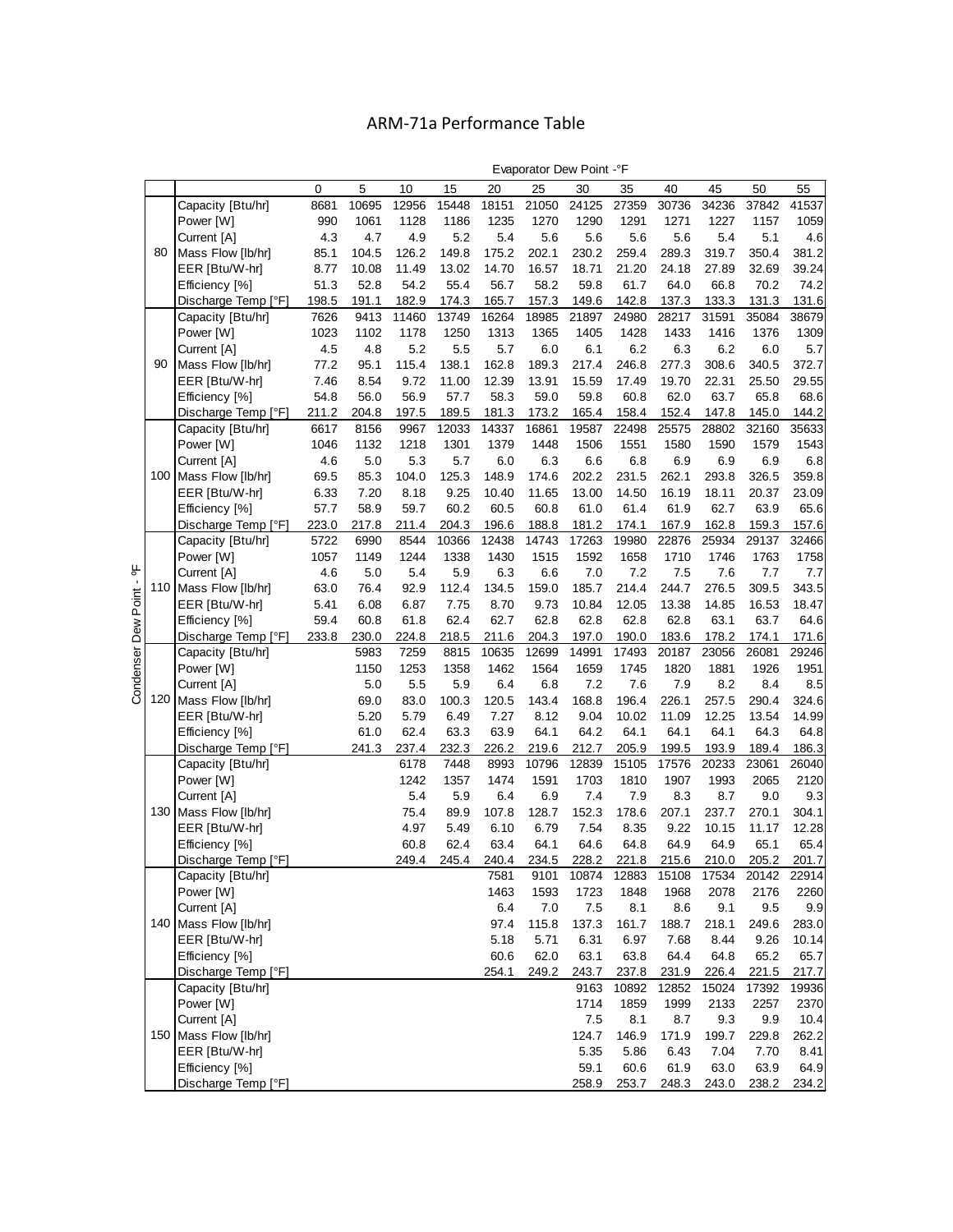## APPENDIX E H84B223ABC at 60 Hz with D2Y-60

|              |           | Return |          |         |            |           |         | Mass     |
|--------------|-----------|--------|----------|---------|------------|-----------|---------|----------|
| Evaporator   | Condenser | Gas    | Cooling  | Input   | Cooling    | Discharge | Input   | Flow     |
| Dew Point    | Dew Point | Temp   | Capacity | Power   | <b>EER</b> | Temp      | Current | Rate     |
| (°F)         | (°F)      | (°F)   | (BTU/hr) | (watts) | (BTU/W-hr) | (°F)      | (amps)  | (lbm/hr) |
| 10           | 80        | 30.0   | 10662.7  | 974.4   | 10.9       | 161.5     | 4.27    | 124.9    |
| 30           | 80        | 50.0   | 20118.4  | 1114.9  | 18.0       | 137.2     | 4.87    | 228.6    |
| 45           | 80        | 65.0   | 28798.9  | 1070.2  | 26.9       | 125.2     | 4.68    | 321.0    |
| $\mathbf 0$  | 90        | 20.0   | 5580.4   | 808.1   | 6.9        | 189.1     | 3.55    | 69.7     |
| 10           | 100       | 30.0   | 7193.7   | 950.1   | 7.6        | 188.5     | 4.17    | 92.6     |
| 45           | 100       | 65.0   | 23788.5  | 1344.2  | 17.7       | 150.3     | 5.88    | 290.2    |
| 50           | 100       | 70.0   | 26866.5  | 1342.3  | 20.0       | 146.7     | 5.88    | 324.8    |
| $\mathbf{0}$ | 110       | 20.0   | 4053.3   | 816.2   | 5.0        | 207.9     | 3.60    | 56.2     |
| 30           | 110       | 50.0   | 13706.6  | 1301.3  | 10.5       | 176.4     | 5.68    | 180.0    |
| 50           | 115       | 70.0   | 22893.0  | 1537.5  | 14.9       | 166.3     | 6.73    | 299.4    |
| 10           | 130       | 30.0   | 4569.2   | 970.1   | 4.7        | 221.1     | 4.25    | 70.1     |
| 45           | 130       | 65.0   | 16357.8  | 1596.8  | 10.2       | 189.5     | 6.99    | 234.6    |
| 55           | 130       | 75.0   | 21705.0  | 1732.7  | 12.5       | 182.6     | 7.59    | 306.9    |
| 30           | 150       | 50.0   | 7016.5   | 1337.5  | 5.2        | 228.0     | 5.84    | 120.1    |
| 55           | 150       | 75.0   | 15701.6  | 1838.0  | 8.5        | 209.8     | 8.04    | 255.7    |
| $\mathbf 0$  | 100       | 20.0   | 4546.8   | 787.4   | 5.8        | 199.6     | 3.46    | 59.6     |
| 10           | 90        | 30.0   | 8863.3   | 969.8   | 9.1        | 174.5     | 4.24    | 108.9    |

# D2Y-60 Calorimeter Data

# D2Y-60 Polynomial Coefficients

|                | Capacity         | Power            | Line Current   | Mass Flow        | Efficiency       | Discharge T      |
|----------------|------------------|------------------|----------------|------------------|------------------|------------------|
| C <sub>1</sub> | 3.16414E+04      | 1.72117E+03      | 7.50528E+00    | 2.87557E+02      | 7.92238E+01      | 5.59285E+01      |
| C2             | 2.75625E+02      | $-2.02426E + 01$ | -9.07118E-02   | $-9.39471E - 01$ | 8.94477E-01      | $-1.53167E+00$   |
| C3             | $-4.32196E+02$   | $-2.11181E+01$   | -9.12925E-02   | $-2.23774E+00$   | $-1.51525E+00$   | 1.71245E+00      |
| C4             | 2.26181E+00      | $-5.33215E-01$   | $-2.29977E-03$ | -2.54038E-02     | 2.96180E-02      | 2.18856E-02      |
| C5             | 4.03922E+00      | 7.12435E-01      | 3.12678E-03    | 1.36608E-01      | -2.99449E-02     | $-1.04884E - 02$ |
| C6             | 1.39755E+00      | 1.51004E-01      | 6.50720E-04    | $-1.55503E-02$   | 2.21893E-02      | -1.70786E-03     |
| C7             | $-2.87529E - 02$ | $-3.22384E - 03$ | $-1.41770E-05$ | $-5.31116E - 04$ | 1.33858E-04      | 2.20493E-04      |
| C8             | 3.83108E-02      | 5.94698E-03      | 2.60763E-05    | 1.06938E-03      | -3.75398E-04     | $-3.21926E - 04$ |
| C <sub>9</sub> | -4.67049E-02     | $-3.51315E-03$   | $-1.54575E-05$ | $-1.00667E-03$   | 2.31795E-04      | 1.50366E-04      |
| C10            | 2.17919E-03      | $-3.19654E - 04$ | -1.36346E-06   | 1.49273E-04      | $-9.42617E - 05$ | $-1.08842E - 05$ |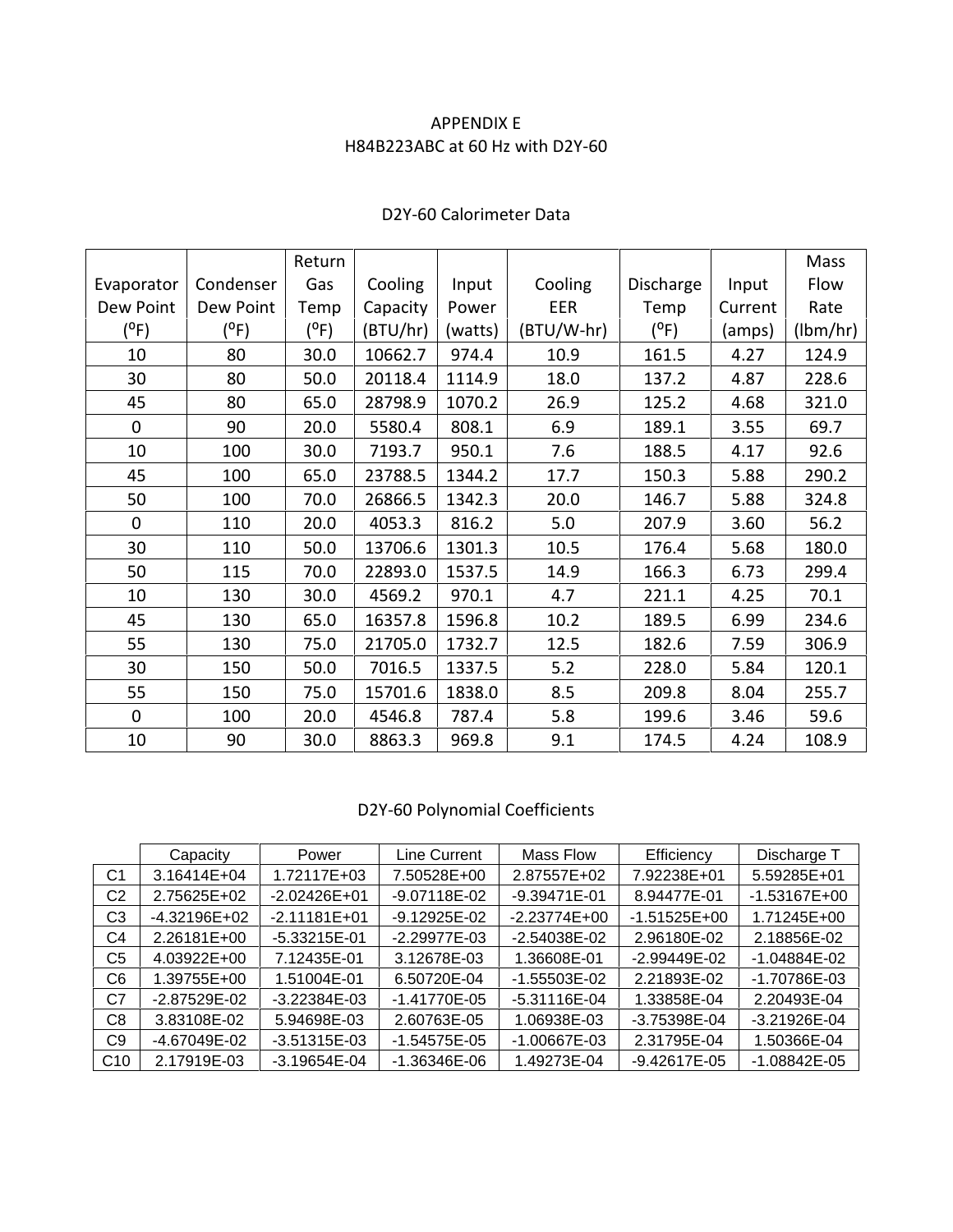# D2Y-60 Performance Table

|                          |     |                                          |               |               |             |               |              | $-$ rappided bond only |                | . .            |               |                |                |                |
|--------------------------|-----|------------------------------------------|---------------|---------------|-------------|---------------|--------------|------------------------|----------------|----------------|---------------|----------------|----------------|----------------|
|                          |     |                                          | $\mathbf 0$   | 5             | 10          | 15            | 20           | 25                     | 30             | 35             | 40            | 45             | 50             | 55             |
|                          |     | Capacity [Btu/hr]                        | 7126          | 8755          | 10628       | 12725         | 15023        | 17502                  | 20139          | 22913          | 25802         | 28785          | 31841          | 34947          |
|                          |     | Power [W]                                | 834           | 904           | 968         | 1025          | 1071         | 1105                   | 1124           | 1125           | 1107          | 1066           | 1001           | 909            |
|                          |     | Current [A]                              | 3.7           | 4.0           | 4.2         | 4.5           | 4.7          | 4.8                    | 4.9            | 4.9            | 4.8           | 4.7            | 4.4            | 4.0            |
|                          | 80  | Mass Flow [lb/hr]                        | 85.4          | 104.6         | 126.4       | 150.4         | 176.2        | 203.4                  | 231.6          | 260.5          | 289.5         | 318.4          | 346.7          | 374.1          |
|                          |     | EER [Btu/W-hr]                           | 8.54          | 9.68          | 10.98       | 12.42         | 14.03        | 15.84                  | 17.92          | 20.36          | 23.31         | 26.99          | 31.80          | 38.44          |
|                          |     | Efficiency [%]                           | 51.8          | 51.7          | 51.7        | 51.8          | 52.3         | 53.1                   | 54.5           | 56.4           | 59.0          | 62.3           | 66.6           | 71.8           |
|                          |     | Discharge Temp [°F]                      | 176.4         | 169.3         | 162.2       | 155.2         | 148.5        | 142.2                  | 136.6          | 131.8          | 128.0         | 125.3          | 123.9          | 123.9          |
|                          |     | Capacity [Btu/hr]                        | 5653          | 7096          | 8803        | 10753         | 12923        | 15293                  | 17840          | 20544          | 23382         | 26333          | 29375          | 32487          |
|                          |     | Power [W]                                | 811           | 887           | 962         | 1032          | 1094         | 1147                   | 1188           | 1215           | 1224          | 1215           | 1184           | 1128           |
|                          |     | Current [A]                              | 3.6           | 3.9           | 4.2         | 4.5           | 4.8          | 5.0                    | 5.2            | 5.3            | 5.4           | 5.3            | 5.2            | 5.0            |
|                          | 90  | Mass Flow [lb/hr]                        | 69.0          | 86.7          | 107.6       | 131.2         | 157.1        | 185.0                  | 214.5          | 245.1          | 276.4         | 308.1          | 339.8          | 371.0          |
|                          |     | EER [Btu/W-hr]                           | 6.97          | 8.00          | 9.15        | 10.42         | 11.81        | 13.33                  | 15.02          | 16.91          | 19.10         | 21.68          | 24.82          | 28.79          |
|                          |     | Efficiency [%]                           | 53.9          | 54.2          | 54.4        | 54.5          | 54.8         | 55.3                   | 56.0           | 57.2           | 58.8          | 61.1           | 64.0           | 67.8           |
|                          |     | Discharge Temp [°F]                      | 188.3         | 181.8         | 175.2       | 168.6         | 162.1        | 155.9                  | 150.1          | 145.0          | 140.7         | 137.4          | 135.2          | 134.4          |
|                          |     | Capacity [Btu/hr]                        | 4576          | 5788          | 7282        | 9038          | 11034        | 13248                  | 15659          | 18245          | 20985         | 23857          | 26839          | 29911          |
|                          |     | Power [W]                                | 800           | 880           | 961         | 1041          | 1116         | 1185                   | 1244           | 1292           | 1327          | 1345           | 1344           | 1322           |
|                          |     | Current [A]                              | 3.5           | 3.9           | 4.2         | 4.6           | 4.9          | 5.2                    | 5.4            | 5.6            | 5.8           | 5.9            | 5.9            | 5.8            |
|                          |     | 100 Mass Flow [lb/hr]                    | 57.6          | 72.8          | 91.7        | 113.9         | 139.0        | 166.6                  | 196.2          | 227.6          | 260.2         | 293.7          | 327.7          | 361.8          |
|                          |     | EER [Btu/W-hr]                           | 5.72          | 6.58          | 7.57        | 8.68          | 9.89         | 11.18                  | 12.59          | 14.12          | 15.82         | 17.74          | 19.97          | 22.62          |
|                          |     | Efficiency [%]                           | 55.3          | 56.2          | 56.9        | 57.3          | 57.6         | 57.9                   | 58.4           | 59.0           | 59.9          | 61.3           | 63.2           | 65.6           |
|                          |     | Discharge Temp [°F]                      | 199.2         | 193.6         | 187.6       | 181.5         | 175.3        | 169.3                  | 163.6          | 158.3          | 153.8         | 150.0          | 147.2          | 145.5          |
|                          |     | Capacity [Btu/hr]                        | 3911          | 4843          | 6078        | 7593          | 9367         | 11379                  | 13607          | 16029          | 18624         | 21371          | 24247          | 27231          |
|                          |     | Power [W]                                | 800           | 881           | 965         | 1050          | 1135         | 1216                   | 1290           | 1356           | 1412          | 1454           | 1480           | 1488           |
|                          |     |                                          | 3.5           | 3.9           | 4.2         | 4.6           | 5.0          | 5.3                    | 5.6            | 5.9            | 6.2           | 6.4            | 6.5            | 6.5            |
|                          |     | Current [A]<br>110 Mass Flow [lb/hr]     | 51.9          | 63.7          | 79.7        | 99.5          | 122.7        | 148.9                  | 177.8          | 208.9          | 241.8         | 276.1          | 311.4          | 347.4          |
|                          |     | EER [Btu/W-hr]                           |               |               |             |               |              |                        |                |                | 13.19         |                |                |                |
|                          |     |                                          | 4.89          | 5.50          | 6.30        | 7.23          | 8.25         | 9.36                   | 10.55          | 11.82          |               | 14.70<br>62.4  | 16.38<br>63.4  | 18.30          |
|                          |     | Efficiency [%]                           | 55.6          | 57.3          | 58.6        | 59.5          | 60.1         | 60.5                   | 60.8           | 61.2           | 61.7          |                |                | 64.8           |
| Condenser Dew Point - °F |     | Discharge Temp [°F]                      | 209.1<br>3668 | 204.5<br>4275 | 199.4       | 193.9<br>6431 | 188.2        | 182.5                  | 176.9<br>11698 | 171.7<br>13910 | 167.0         | 162.9<br>18888 | 159.6<br>21611 | 157.3<br>24461 |
|                          |     | Capacity [Btu/hr]<br>Power [W]           | 809           | 887           | 5203<br>971 | 1059          | 7937<br>1149 | 9700<br>1238           | 1324           | 1405           | 16314<br>1478 | 1540           | 1590           | 1625           |
|                          |     | Current [A]                              | 3.6           | 3.9           | 4.3         | 4.6           | 5.0          | 5.4                    | 5.8            | 6.1            | 6.5           | 6.7            | 7.0            | 7.1            |
|                          |     | 120 Mass Flow [lb/hr]                    | 53.0          | 60.3          | 72.4        | 88.8          | 109.1        | 133.0                  | 160.1          | 189.9          | 222.0         | 256.2          | 291.8          | 328.7          |
|                          |     | EER [Btu/W-hr]                           | 4.53          | 4.82          | 5.36        | 6.07          | 6.91         | 7.84                   | 8.83           | 9.90           | 11.04         | 12.26          | 13.59          | 15.05          |
|                          |     |                                          | 54.0          | 56.9          | 59.0        | 60.6          | 61.7         | 62.5                   | 62.9           | 63.2           | 63.5          | 63.7           | 64.1           | 64.8           |
|                          |     | Efficiency [%]                           | 218.0         |               | 210.3       | 205.6         | 200.6        | 195.4                  | 190.2          | 185.1          | 180.3         | 176.1          | 172.5          | 169.7          |
|                          |     | Discharge Temp [°F]<br>Capacity [Btu/hr] | 3862          | 214.5<br>4097 | 4672        | 5566          | 6757         | 8225                   | 9946           | 11900          | 14066         | 16421          | 18944          | 21614          |
|                          |     | Power [W]                                | 826           | 896           | 976         | 1064          | 1156         | 1250                   | 1344           | 1436           | 1523          | 1603           | 1672           | 1730           |
|                          |     | Current [A]                              | 3.6           | 3.9           | 4.3         | 4.7           | 5.1          | 5.5                    | 5.9            | 6.3            | 6.7           | 7.0            | 7.3            | 7.6            |
|                          |     | 130 Mass Flow [lb/hr]                    | 61.8          | 63.6          | 70.7        | 82.7          | 99.1         | 119.7                  | 143.9          | 171.4          | 201.9         | 234.8          | 269.8          | 306.5          |
|                          |     | EER [Btu/W-hr]                           | 4.68          | 4.57          | 4.79        | 5.23          | 5.85         | 6.58                   | 7.40           | 8.29           | 9.24          | 10.25          | 11.33          | 12.49          |
|                          |     | Efficiency [%]                           | 50.1          | 54.3          | 57.6        | 60.1          | 61.9         | 63.2                   | 64.1           | 64.6           | 64.8          | 64.9           | 64.9           | 64.9           |
|                          |     | Discharge Temp [°F]                      | 225.8         | 223.5         | 220.5       | 216.7         | 212.5        | 207.9                  | 203.1          | 198.4          | 193.8         | 189.5          | 185.7          | 182.6          |
|                          |     |                                          | 4506          | 4321          | 4496        | 5010          | 5840         | 6965                   | 8363           | 10013          | 11894         | 13983          | 16260          | 18702          |
|                          |     | Capacity [Btu/hr]<br>Power [W]           | 847           | 907           | 980         | 1063          | 1154         | 1250                   | 1349           | 1448           | 1545          | 1638           | 1725           | 1802           |
|                          |     | Current [A]                              | 3.7           | 4.0           | 4.3         | 4.7           | 5.0          |                        | 5.9            | $6.3\,$        | 6.8           | 7.2            | 7.5            | 7.9            |
|                          | 140 |                                          |               |               |             |               |              | 5.5                    |                |                | 182.2         |                |                |                |
|                          |     | Mass Flow [lb/hr]<br>EER [Btu/W-hr]      | 79.1          | 74.4          | 75.5        | 82.1          | 93.7         | 109.9                  | 130.3          | 154.5          |               | 212.9          | 246.2          | 281.8          |
|                          |     |                                          | 5.32          | 4.76          | 4.59        | 4.71          | 5.06         | 5.57                   | 6.20           | 6.91           | 7.70          | 8.53           | 9.43           | 10.38          |
|                          |     | Efficiency [%]                           | 43.3          | 49.0          | 53.6        | 57.3          | 60.1         | 62.2                   | 63.7           | 64.6           | 65.0          | 65.1           | 65.0           | 64.7           |
|                          |     | Discharge Temp [°F]                      | 232.3         | 231.5         | 229.7       | 227.1         | 223.8        | 220.0                  | 215.8          | 211.5          | 207.2         | 203.1          | 199.3          | 196.0          |
|                          |     | Capacity [Btu/hr]                        |               |               | 4690        | 4776          | 5198         | 5934                   | 6962           | 8262           | 9811          | 11588          | 13571          | 15739          |
|                          |     | Power [W]                                |               |               | 981         | 1056          | 1142         | 1236                   | 1335           | 1439           | 1543          | 1646           | 1745           | 1838           |
|                          |     | Current [A]                              |               |               | 4.3         | 4.6           | 5.0          | 5.4                    | 5.8            | 6.3            | 6.7           | 7.2            | 7.6            | 8.0            |
|                          |     | 150 Mass Flow [lb/hr]                    |               |               | 87.8        | 87.9          | 93.6         | 104.4                  | 120.0          | 140.0          | 163.9         | 191.4          | 222.0          | 255.4          |
|                          |     | EER [Btu/W-hr]                           |               |               | 4.78        | 4.52          | 4.55         | 4.80                   | 5.21           | 5.74           | 6.36          | 7.04           | 7.78           | 8.56           |
|                          |     | Efficiency [%]                           |               |               | 46.7        | 51.8          | 55.8         | 58.9                   | 61.2           | 62.7           | 63.6          | 64.0           | 64.0           | 63.6           |
|                          |     | Discharge Temp [°F]                      |               |               | 238.0       | 236.6         | 234.4        | 231.5                  | 228.2          | 224.5          | 220.6         | 216.8          | 213.1          | 209.8          |

Evaporator Dew Point [°F]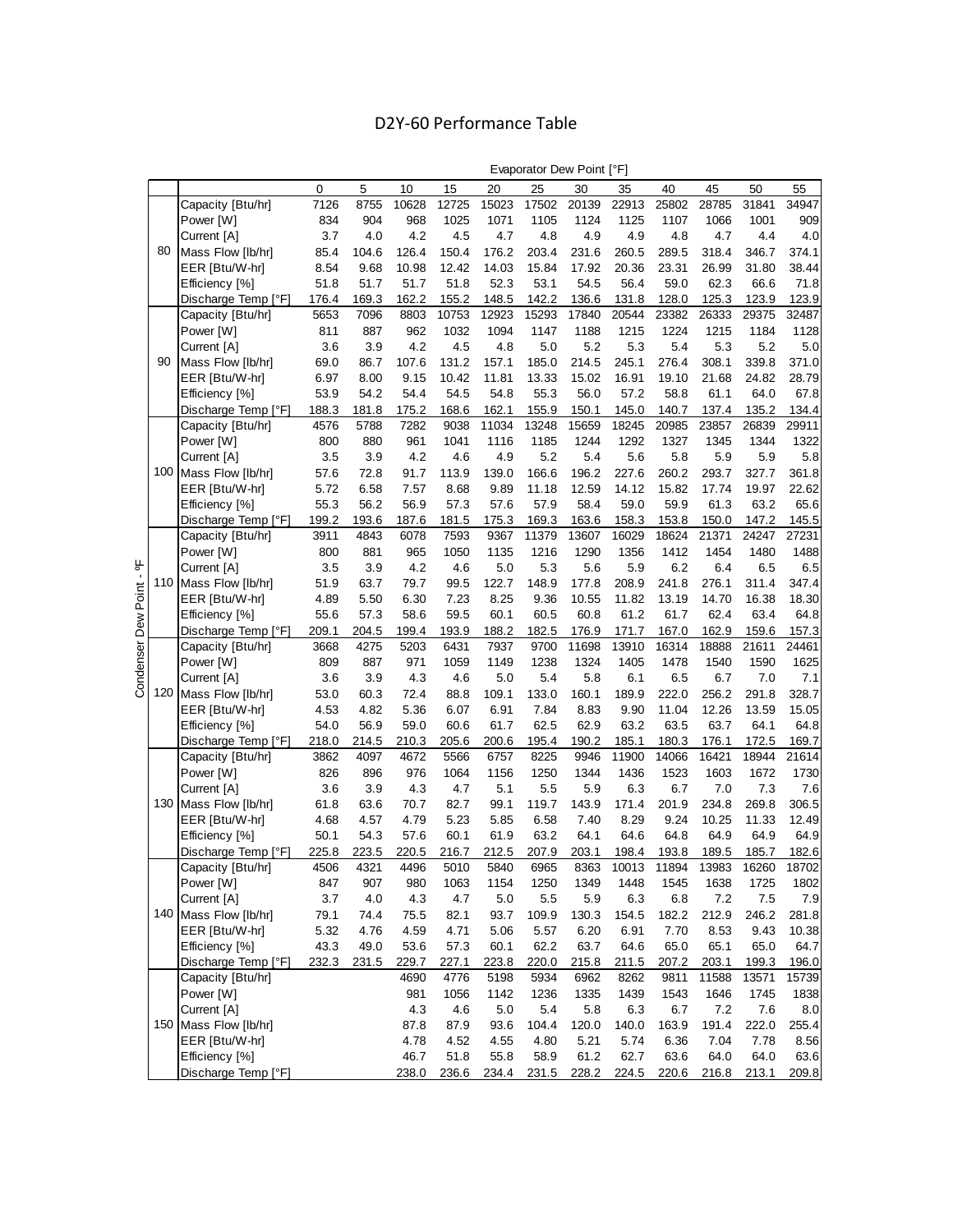## APPENDIX F H84B223ABC at 60 Hz with R-32

#### R-32 Calorimeter Data

|             |           | Return  |          |         |            |           |         | Mass     |
|-------------|-----------|---------|----------|---------|------------|-----------|---------|----------|
| Evaporator  | Condenser | Gas     | Cooling  | Input   | Cooling    | Discharge | Input   | Flow     |
| Temp        | Temp      | Temp    | Capacity | Power   | EER        | Temp      | Current | Rate     |
| $(^oF)$     | $(^oF)$   | $(^oF)$ | (BTU/hr) | (watts) | (BTU/W-hr) | (°F)      | (amps)  | (lbm/hr) |
| $\Omega$    | 80        | 20.0    | 11180.7  | 1257.3  | 8.9        | 224.9     | 5.50    | 89.7     |
| 30          | 80        | 50.0    | 28259.2  | 1502.6  | 18.8       | 164.7     | 6.57    | 222.5    |
| $-10$       | 90        | 9.8     | 4666.9   | 946.3   | 4.9        | 250.0     | 4.15    | 39.2     |
| 10          | 100       | 30.0    | 12238.3  | 1513.0  | 8.1        | 238.1     | 6.62    | 105.1    |
| 45          | 100       | 65.0    | 33681.9  | 1892.0  | 17.8       | 180.0     | 8.28    | 283.2    |
| 50          | 100       | 70.0    | 37863.9  | 1874.5  | 20.2       | 173.1     | 8.19    | 317.6    |
| $\mathbf 0$ | 110       | 20.0    | 4413.3   | 1023.2  | 4.3        | 262.1     | 4.48    | 39.9     |
| 30          | 110       | 50.0    | 20491.5  | 1958.3  | 10.5       | 223.1     | 8.56    | 181.2    |
| 50          | 115       | 70.0    | 32570.9  | 2239.9  | 14.5       | 201.9     | 9.80    | 291.1    |
| 10          | 130       | 30.0    | 7604.9   | 1592.8  | 4.8        | 295.7     | 6.97    | 74.8     |
| 45          | 130       | 65.0    | 24085.7  | 2499.7  | 9.6        | 240.5     | 10.96   | 231.0    |
| 55          | 130       | 75.0    | 30837.1  | 2629.8  | 11.7       | 225.5     | 11.53   | 294.8    |
| 55          | 150       | 75.0    | 23338.9  | 3082.7  | 7.6        | 271.4     | 13.57   | 248.1    |
| 10          | 80        | 30.0    | 16045.1  | 1397.5  | 11.5       | 201.1     | 6.12    | 127.9    |
| 10          | 90        | 30.0    | 14030.3  | 1466.2  | 9.6        | 220.0     | 6.41    | 116.2    |
| 20          | 120       | 40.0    | 12969.0  | 1816.6  | 7.1        | 258.6     | 7.94    | 120.5    |

# R-32 Polynomial Coefficients

|                 | Capacity       | Power            | Line Current     | Mass Flow        | Efficiency     | Discharge T    |
|-----------------|----------------|------------------|------------------|------------------|----------------|----------------|
| C <sub>1</sub>  | 1.67054E+04    | $-1.60762E + 03$ | $-7.52909E+00$   | $-8.51495E+00$   | 8.22013E+01    | 1.07418E+01    |
| C2              | $-1.48840E+02$ | $-1.07185E+02$   | -4.68919E-01     | $-4.12413E+00$   | $-4.03942E+00$ | $-6.51966E+00$ |
| C <sub>3</sub>  | 3.05508E+02    | 1.04004E+02      | 4.70924E-01      | 6.44120E+00      | 8.59642E-01    | 5.18780E+00    |
| C4              | 6.14355E+00    | -4.31747E-01     | $-1.93741E - 03$ | 4.28250E-02      | $-1.89501E-02$ | 2.40077E-02    |
| C <sub>5</sub>  | 1.28606E+01    | 2.17736E+00      | 9.54155E-03      | 1.49438E-01      | 9.09065E-02    | 7.39904E-02    |
| C <sub>6</sub>  | -7.04845E+00   | $-1.18541E+00$   | -5.35421E-03     | $-9.29621E - 02$ | $-2.28527E-02$ | -4.57028E-02   |
| C7              | 3.38215E-02    | -9.74890E-04     | -4.87420E-06     | 3.21310E-04      | 2.94168E-04    | 2.83908E-04    |
| C <sub>8</sub>  | -4.94973E-02   | 8.66847E-04      | 4.75769E-06      | -3.73754E-04     | $-1.28180E-04$ | -4.51279E-04   |
| C <sub>9</sub>  | $-6.58719E-02$ | -7.61564E-03     | $-3.35757E-05$   | -6.67872E-04     | -3.65768E-04   | -2.04395E-04   |
| C <sub>10</sub> | 3.00254E-02    | 4.20852E-03      | 1.89978E-05      | 3.52804E-04      | 1.03352E-04    | 1.76925E-04    |